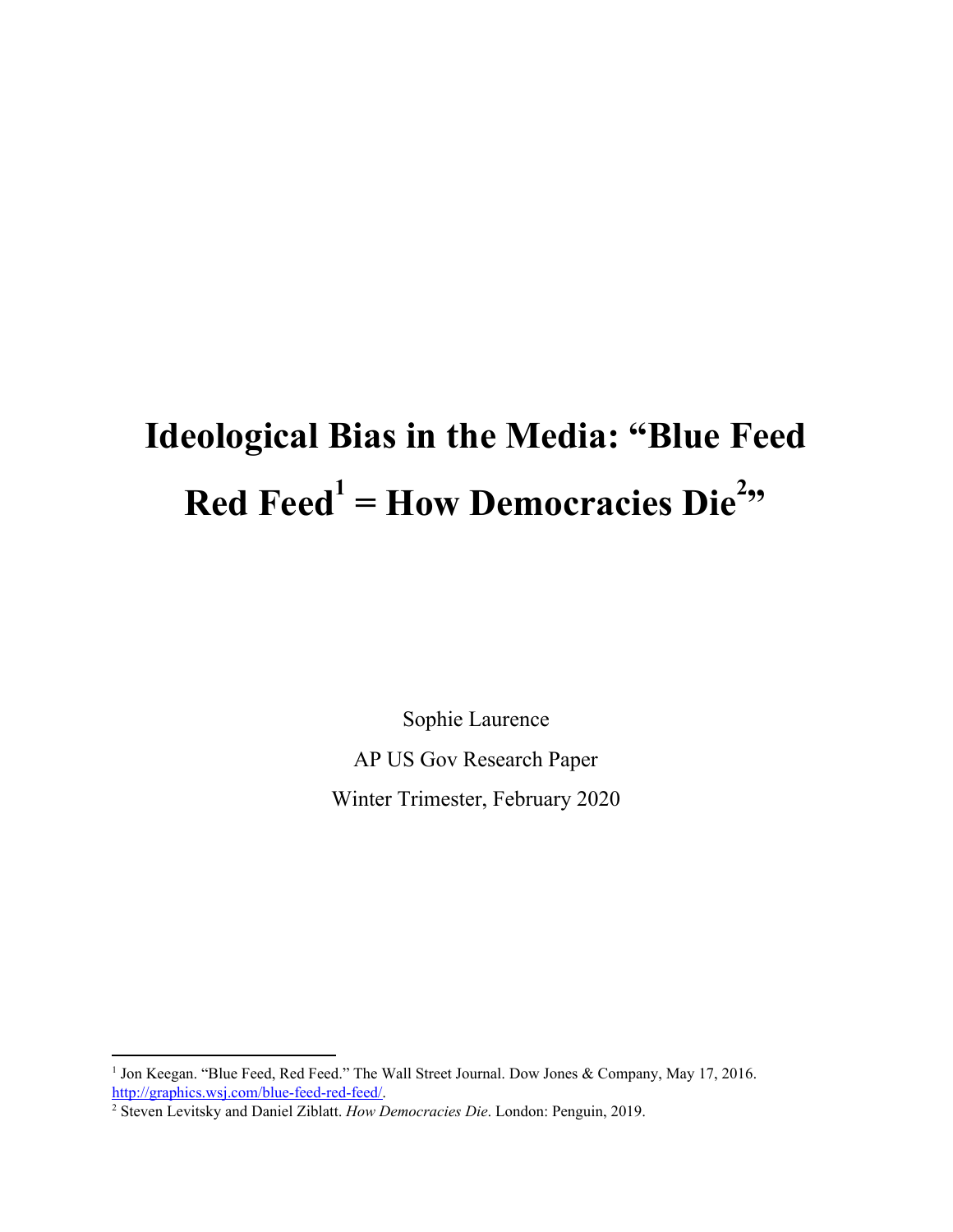## *Introduction*

"Ideological bias in the media" is a multidisciplinary topic that falls under media studies, communications, journalism, linguistics, history, sociology, economics, political science, and psychology. The evolution of mass media, from print press, to television, and the internet, has accelerated the speed of influence by which mass media changes culture, society, and beliefs. Scholars try to keep up with tectonic shifts and changes in society which are the direct result of media influence. Despite the wide-ranging interest in the topic, data-driven targeted research in this area is conducted mostly by social scientists.

Compared to the variety of research involving media bias and politics, the body of purely theoretical work by scholars of media theory is not robust. The methodology is statistical: Beginning with gathering evidence and facts, scholars construct a theoretical model to explain current trends and, using that model, produce insights informed by critical theory.

The problem of media bias is both accelerating and deepening. An important factor in these developments is the weaponization of Artificial Intelligence (AI), which is increasingly essential to—well, almost everything.<sup>3</sup> Bias is human, and humans do the coding, thus AI is coded with implicit bias.<sup>4</sup> As Stephen Hawking warned shortly before his death, AI bias poses an enormous danger to society. The news media digispace (journalism, social media, and various platforms) is completely dependent upon information provided by algorithms. Those who understand and harness their incredible power can change the world (e.g., Cambridge Analytica/Russian interference on 2016 elections).

<sup>&</sup>lt;sup>3</sup> "The Impact of Artificial Intelligence." Future of Tech. [https://www.futureoftech.org/artificial-intelligence/2-impact-of-ai/.](https://www.futureoftech.org/artificial-intelligence/2-impact-of-ai/) <sup>4</sup> "Implicit Bias." Stanford Encyclopedia of Philosophy. <https://plato.stanford.edu/entries/implicit-bias/> (*First published Thu Feb 26, 2015; substantive revision Wed Jul 31, 2019*)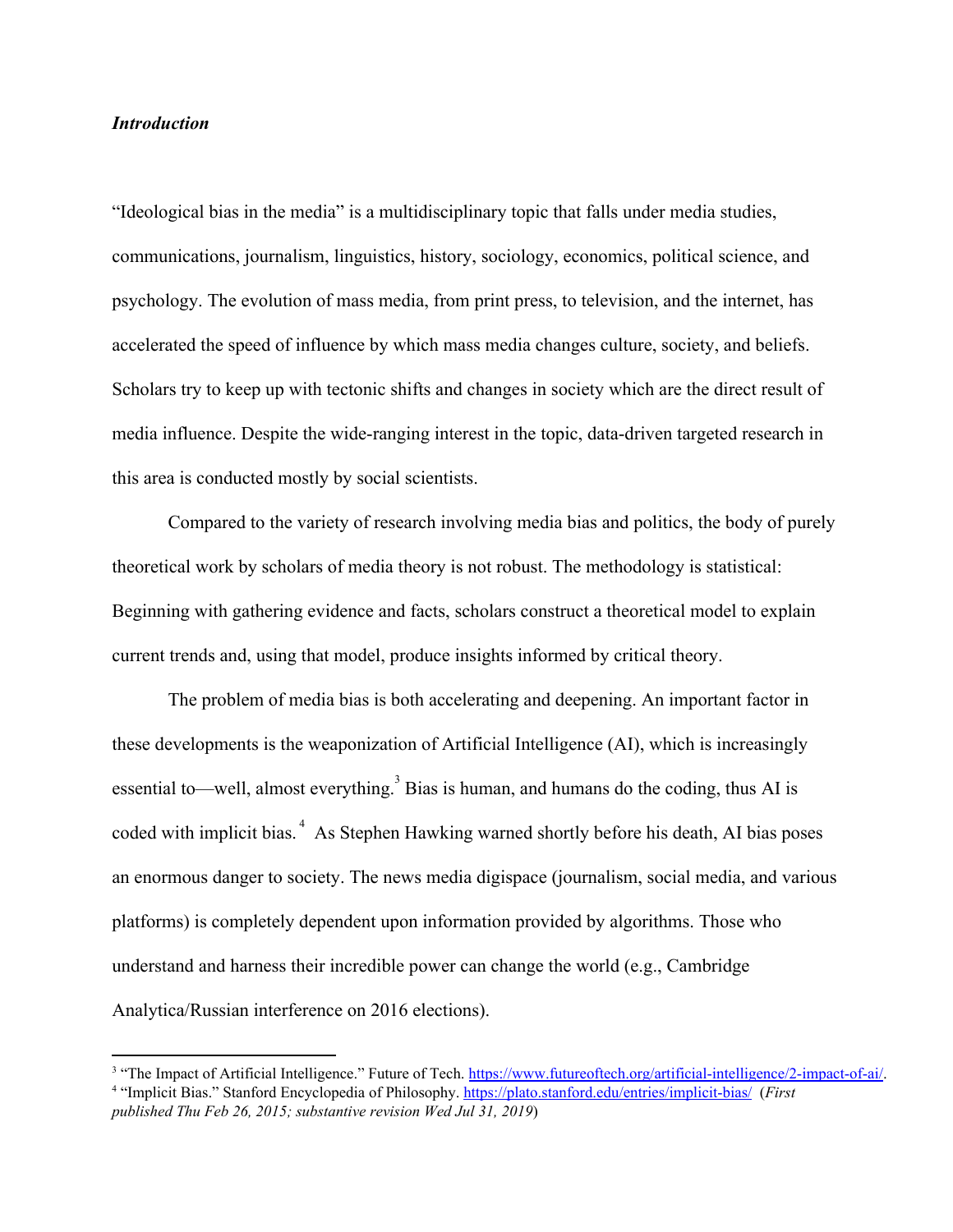Media bias has had a central role accelerating the splintering of politics and society into ideological tribes and factions. In *The Federalist Papers*, Hamilton *et al.*<sup>5</sup> warned of the weakening of democracy by factions. In the present, we are living in the absence—even willful rejection—of those cautions.

As the November 2020 presidential election approaches, partisan news outlets have eradicated any hope of objective news sources. "Post-truth" and "alternative facts" have redefined the lines by which media bias draws ideological borders. As the work of Herman & Chomsky, Kuypers, and Graber predict, when good-faith political dialogues take place neither in neighborhood communities nor in Congress, there is no democracy.

## *A Short History of Media and Bias in Politics*

Between 1787 and 1788, U.S. Founding Fathers Alexander Hamilton (first Secretary of the Treasury), John Jay (first U.S. Chief Justice), and James Madison (fourth U.S. President) authored a series of 85 articles and essays that would become known as *The Federalist Papers* (published under the pseudonym, "Publius"), which were intended to convince voters to ratify the U.S. Constitution.

Towards the end of the 18<sup>th</sup> century, widening socio-economic class divisions resulted in an existential crisis about the future of the Union.<sup>6</sup> Political disagreements between Federalists (Hamilton *et al.*) and Antifederalists (Jefferson *et al.*<sup>7</sup>) gave voice to representative constituent

<sup>&</sup>lt;sup>5</sup> The [Federalist](https://en.wikipedia.org/wiki/The_Federalist_Papers) Papers were written by [Alexander](https://en.wikipedia.org/wiki/Alexander_Hamilton) Hamilton, James [Madison](https://en.wikipedia.org/wiki/James_Madison) and [John](https://en.wikipedia.org/wiki/John_Jay) Jay under the pseudonym "Publius."

 $6$  Foreshadowing "The economy, stupid." – James Carville

 $<sup>7</sup>$  Anti-Federalists were primarily concerned with a strong central government weakening the authority of states, and</sup> a strengthened presidency leading back to a monarchy. Anti-Federalists were responsible for the incorporation of the Bill of Rights into the Constitution. Notable Anti-Federalists: <https://en.wikipedia.org/wiki/Anti-Federalism>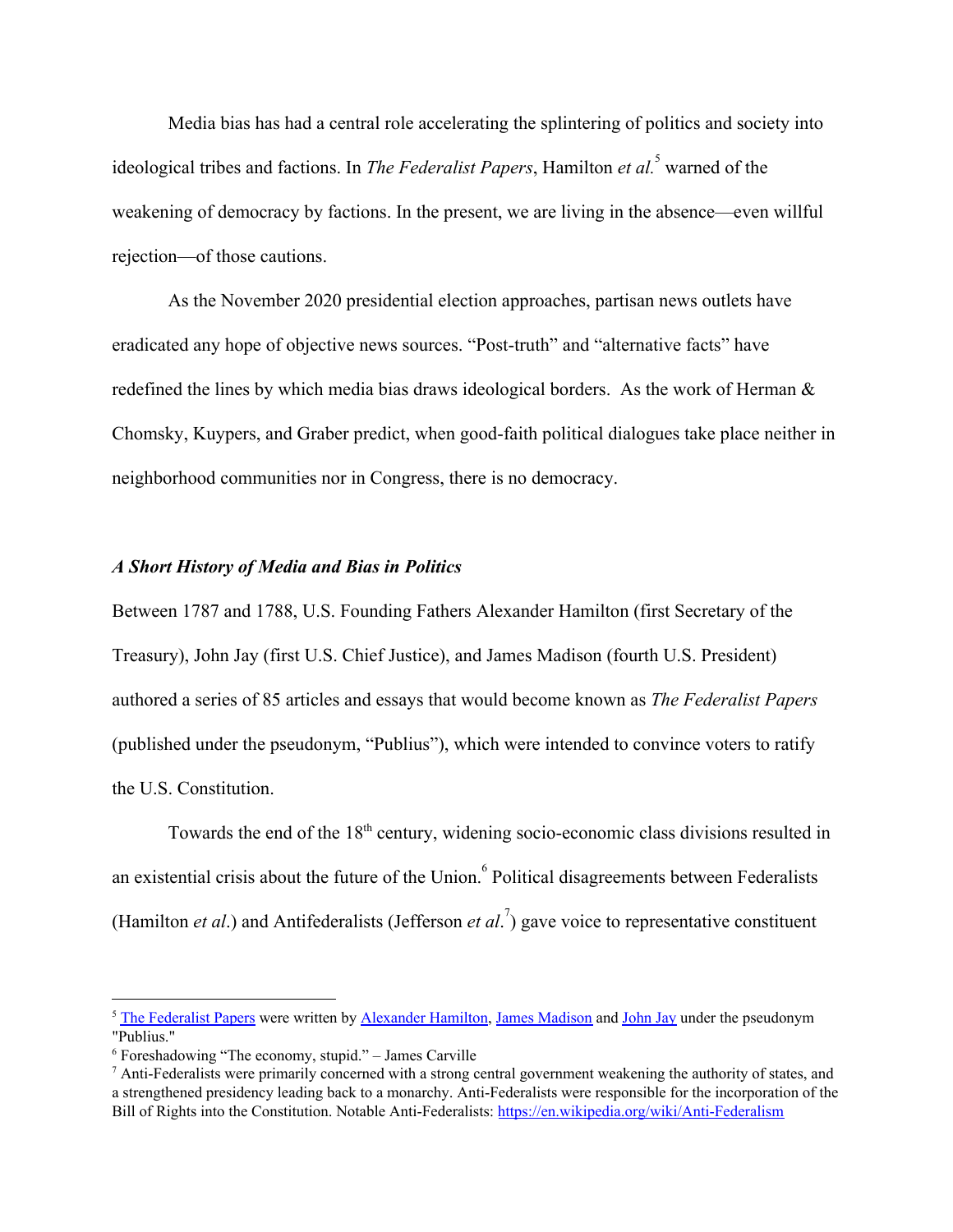views. Americans were confronted with a choice between government ideologies that would define the relationship of the states to central government, and led to the establishment of political structures that remain with us today, including a system of governmental checks and balances, the *Republic* of the United States, and the modern two-party system (Democrat and Republican).

American democracy was founded on political divisions that existed prior to the nation per se. In *The Federalist Papers* (henceforth "TFP") no. 1, the founding fathers argued that if the current government (Articles of Confederation) was both inefficient and insufficient, then it should be replaced with a better one, in the form of a new, upgraded Constitution. In 1787, this was the issue on the table. Hamilton, Madison, and Jay ("Publius") set out to convince voters of their Federalist views, particularly voters in deadlocked swing states. Notably, in TFP's "Introduction," they openly discuss *bias as human nature*, including *implicit bias* in the form of "honest errors of minds led astray by preconceived jealousies and fears."<sup>8</sup> They are open and direct in making the point that polarization is emotionally driven, whereby "a torrent of angry and malignant passions will be let loose."<sup>9</sup> The Federalist Papers no. 9 and no. 10 discuss "The Utility of the Union as a Safeguard Against Domestic Faction and Insurrection."<sup>10</sup>

## *Faction and Insurrection*.

<sup>8</sup> Hamilton et al., *The Federalist Papers* (1787-88). Introduction.

<sup>&</sup>lt;sup>9</sup> Hamilton et al., Introduction.

<sup>&</sup>lt;sup>10</sup> Hamilton et al., no.10.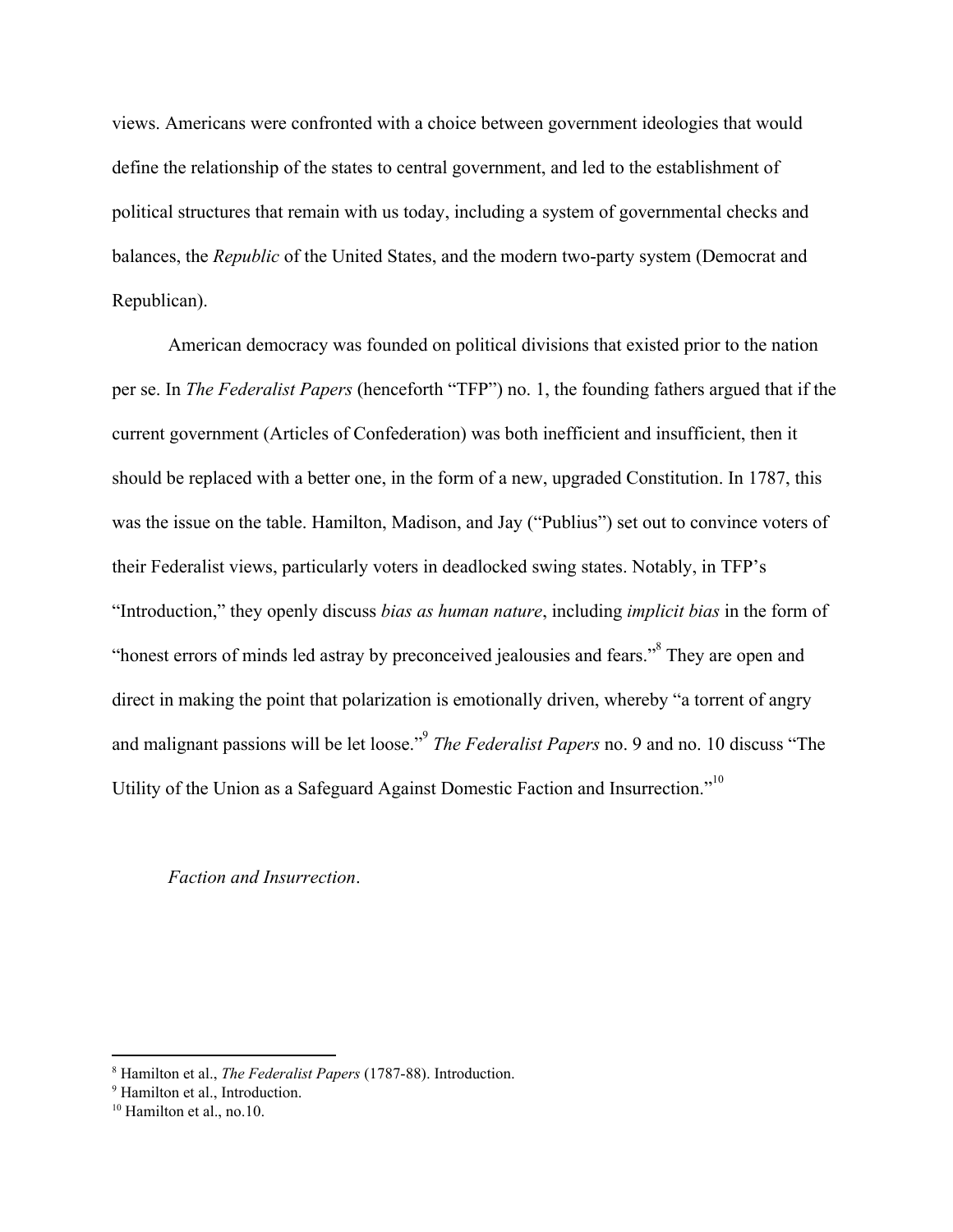Why can't we just get along? In groups of people, it is human nature to factionalize, to self-sort into "tribes."<sup> $11$ </sup> The phenomenon is described in Psychology 101:

Group Polarization refers to a group's tendency to talk itself into extreme positions. Imagine a group of protesters, all agreeing and deciding to picket. You can see how this could get out of hand because opposing views (Group Think) are not considered and the push to move forward for the cause is fueled internally (Group Polarization).<sup>12</sup>

TFP no. 10 plunges directly into the mess that is minority and majority interests; self-interests versus public interest; the rights of a few versus the will of the many; and, ultimately, how and by whom power is wielded.

TFP no. 9 and no. 10 tell a cautionary tale of the evils of powerful self-interests and oppression in the hands of factionalists. This evil is described as a "disease" for a government which, up to this point, neither of two known remedies is an acceptable solution:

There are again two methods of removing the causes of factions: the one, by destroying the liberty which is essential to its existence; the other, by giving to every citizen the same opinions, the same passions, and the same interests. $13$ 

 $11$  "Birds of a feather flock together" – Proverb

<sup>&</sup>lt;sup>12</sup> "Psychology 101: Chapter 8: Section 4: The Role of Groups." All Psych: Psych Central's Virtual Psychology Classroom. 2018. <https://allpsych.com/psychology101/groups/>

<sup>13</sup> Hamilton et al. *The Federalist Papers*, no. 10.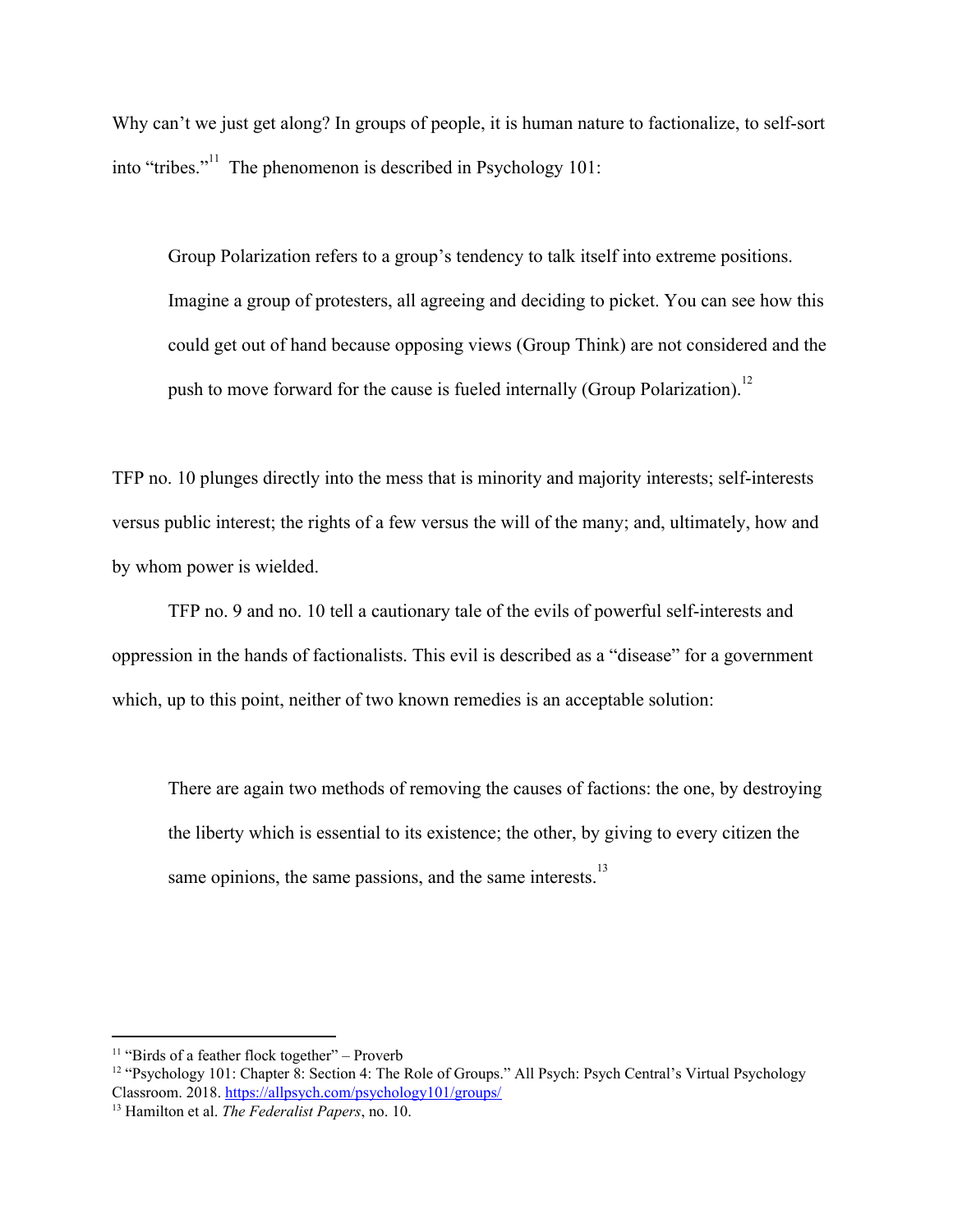Of the prescribed solutions, the first possible method is fascism, "by destroying the liberty which is essential to its existence"<sup> $14$ </sup> describes the absence of civil liberties. The second possible solution is this: A large republic has greater diversity. A larger group is more likely to have factions and sub-factions encompassing a wider variety of interests, making it less likely for a one group or a few groups to consolidate strength. Neither too much power in the hands of a few, nor mob rule (pure democracy). So that "the influence of factious leaders may kindle a flame within their particular States, but will be unable to spread a general conflagration through the other States."<sup>15</sup>

## *Media Technologies, Propaganda and Power*

The authors of *The Federalist Papers* understood and leveraged the power of the press. Entitled "General Introduction For the Independent Journal*,*" the first TFP essay in its public debut includes the name of its publisher, the *Independent Journal*. On its own, the word *Independent* means "not influenced or controlled by others in matters of opinion," while *Journal* invokes the free press. Freedom of independent thought and voice was clearly emphasized, although media

<sup>&</sup>lt;sup>14</sup> Hamilton et al., no. 10.

<sup>&</sup>lt;sup>15</sup> Hamilton et al., no. 10.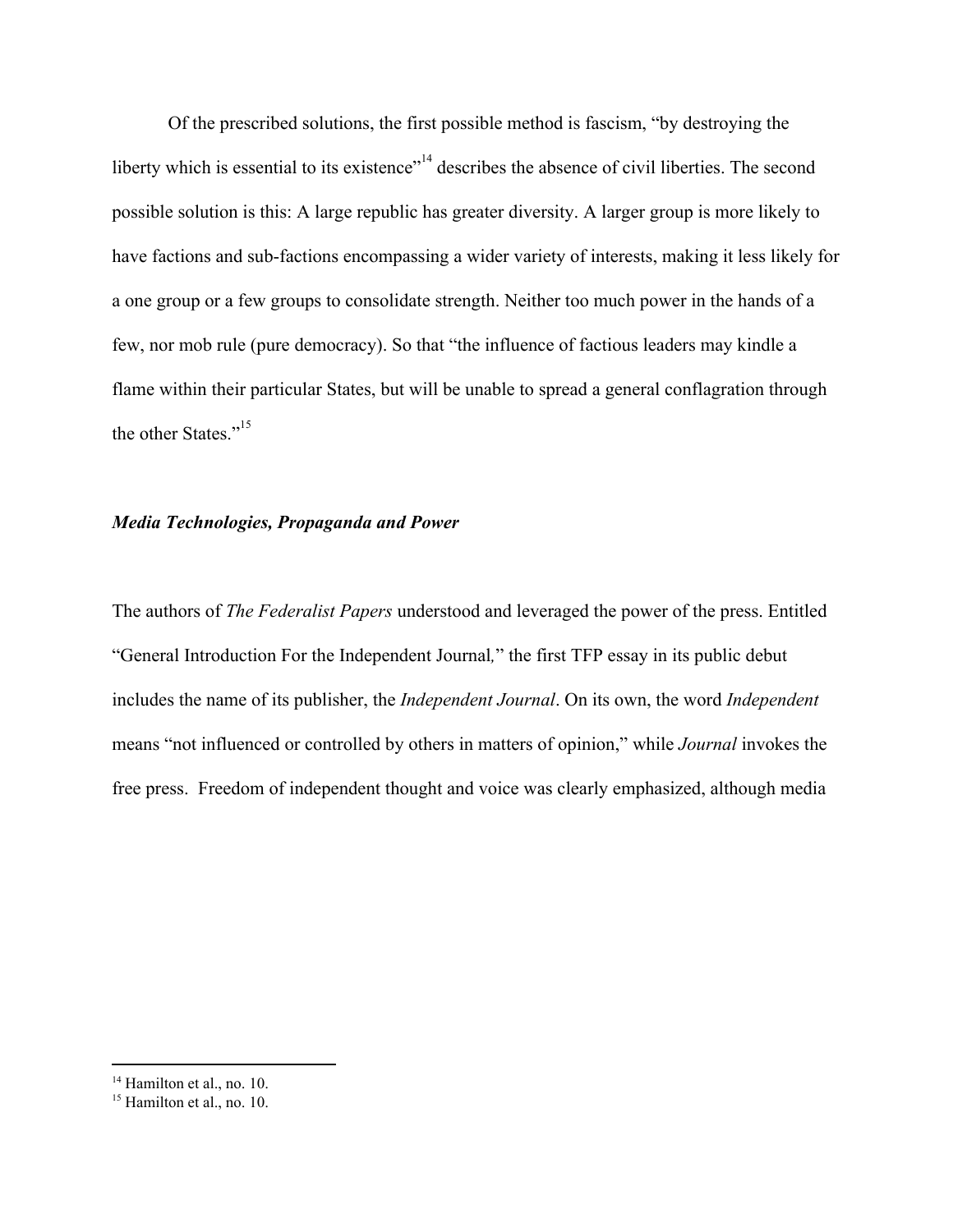bias is and was always prevalent<sup>16</sup>, and propaganda was already in existence in 1787 as a political and social weapon.

Beginning with the invention of the Gutenberg Press (~1440) which introduced the first mass *printed* texts, those who controlled what was being printed and distributed quickly learned that press equals power. Coincidentally in Europe, in 1787—the same year as TFP—the three social "Estates" (the clergy, the nobility, and the peasantry) had to make room for the *fourth estate*, the press, which was declared "far more important than they all."<sup>17</sup> Groundbreaking innovations in mass media technology followed rapidly: The radio (1890s) was the first mass *audio* communication. The commercial television (1941) was the first mass *visual* communication. The internet followed in 1989-1990 with *digital* communication. Each consecutive advancement in media technology increased the communication bandwidth and sphere of influence. With the launching of the World Wide Web, its power became worldwide.

In *Key Themes in Media Theory*, Dan Laughey<sup>18</sup> defines media as "technologies that communicate messages to audiences in different parts of a region, country, or even the world." He explained:

<sup>16</sup> Dan Laughey, *Key Themes in Media Theory,* (Maidenhead: Open University Press, 2007), 19. Through "*impact analysis*" which "compares the role of opinion leaders to the role of media in influencing individuals" decision-making processes. We must all know one or two opinion leaders among friends and family members with whom we intermingle. They are those people who have an opinion on everything; who lead conversations as if talking came naturally; who might be otherwise called the 'movers and shakers' among their party... 'opinion leaders seemed to be distributed in all occupational groups, and on every social and economic level' (Katz and Lazarsfeld 1955: 32). So opinion leaders are found in all walks of life and, moreover, they tend to expose themselves to media messages more so than less opinionated individuals. An opinion leader not only transfers media messages to others; he or she selects and adapts these messages in line with their own agenda. As such, opinion leaders are located between media institutions and the rest of society."

<sup>17</sup> Thomas Carlyle, in his book *On Heroes and Hero [Worship](https://en.wikisource.org/wiki/On_Heroes,_Hero-Worship_and_the_Heroic_in_History),* attributed the origin of the term "Fourth Estate" to [Edmund](https://en.wikipedia.org/wiki/Edmund_Burke) Burke, who used it in a parliamentary debate in 1787 on the opening up of press reporting of the [House](https://en.wikipedia.org/wiki/House_of_Commons_of_Great_Britain) of [Commons](https://en.wikipedia.org/wiki/House_of_Commons_of_Great_Britain) of Great Britain.<sup>[\[2\]](https://en.wikipedia.org/wiki/Fourth_Estate#cite_note-2)</sup> [https://en.wikipedia.org/wiki/Fourth\\_Estate](https://en.wikipedia.org/wiki/Fourth_Estate)

<sup>&</sup>lt;sup>18</sup> Dan Laughey, Senior Lecturer, School of Cultural Studies & [Humanities,](https://www.leedsbeckett.ac.uk/school-of-cultural-studies-and-humanities/) University of Leeds.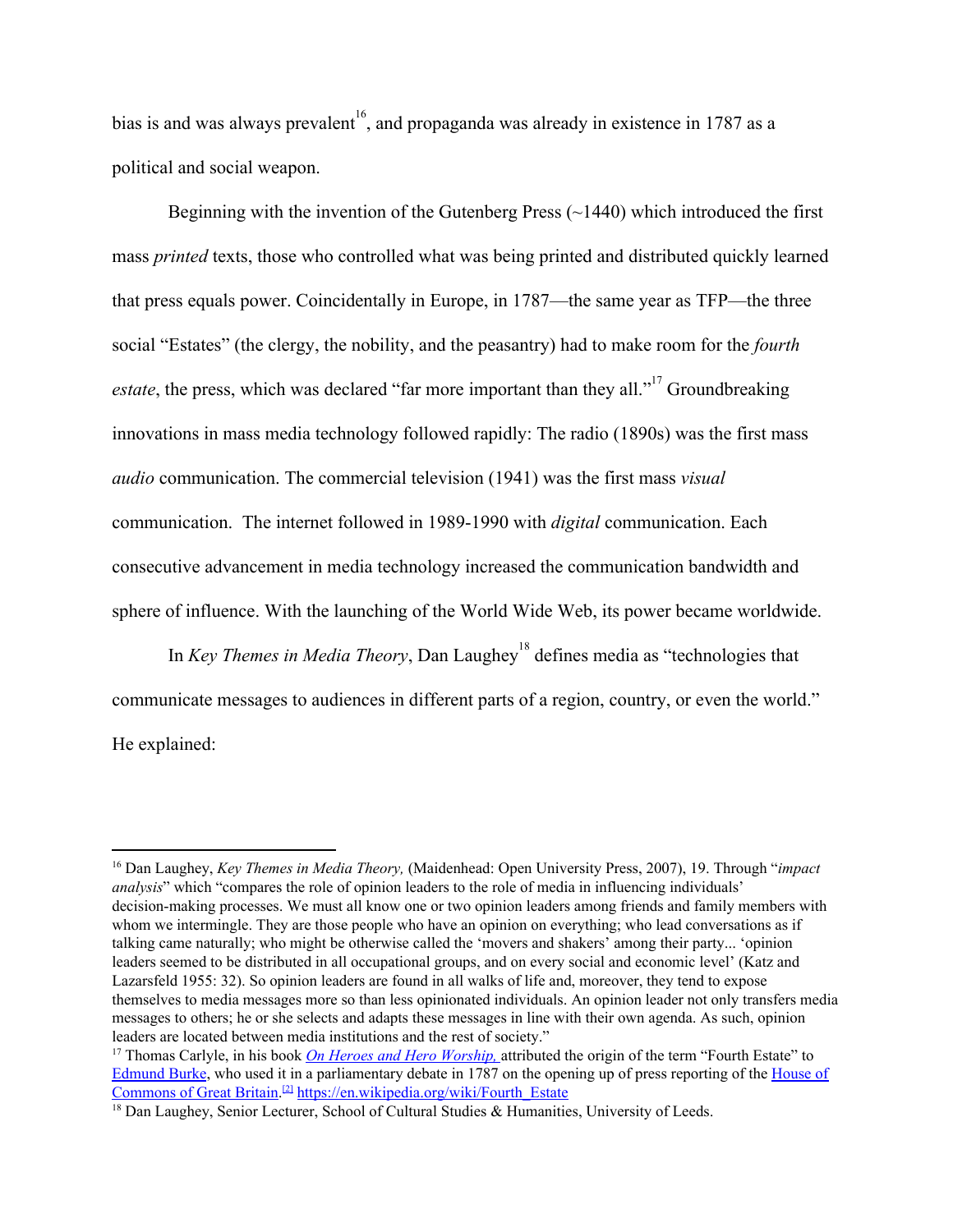These media are the most obvious and familiar to us, but they are more accurately described as mass media. The term 'mass,' in this sense, refers to the massive reception of media such as television, film, and so on.<sup>19</sup>

Laughey connects the term "media" to capitalism.<sup>20</sup> He argues that communication was the yellow brick road for businesses seeking to profit from commercial advertising, which quickly transformed mere journalistic production into a vehicle for a highly lucrative business sector. Politically, due to factionalization, American media is not only partisan: it is propaganda.

This situation is not new, but it is more dire. *The Federalist Papers* were published in the *Independent Journal* with the intent to persuade Americans to support a constitutional government and reject their existing Articles of Confederation. Freedom of independent thought and voice? Yes, but for the explicit purpose of convincing others to agree with their ideology. Laughey devotes a chapter of his book to biases in communication, including political biases*.* His primary theoretical source is the political economist, Harold Innis,  $^{21}$  who published widely on topics including media and communication theory. He argues that bias is inherent not to the *journalist*, but to the *technology.* In his view, it is the *medium* of communication that is intrinsically biased:

Innis extends his theory of media bias to the issue of how knowledge and information are disseminated in societies. He uses historical examples to show that the medium through which knowledge and information is circulated has more impact on societies than the

<sup>19</sup> Laughey, 2007, 13.

<sup>20</sup> With heavy reliance on the work of Raymond Williams, particularly *Culture and Society: 1780 – 1950* (New York: Columbia University Press, 1983).

<sup>21</sup> Harold Innis, Professor of political economy, University of Toronto.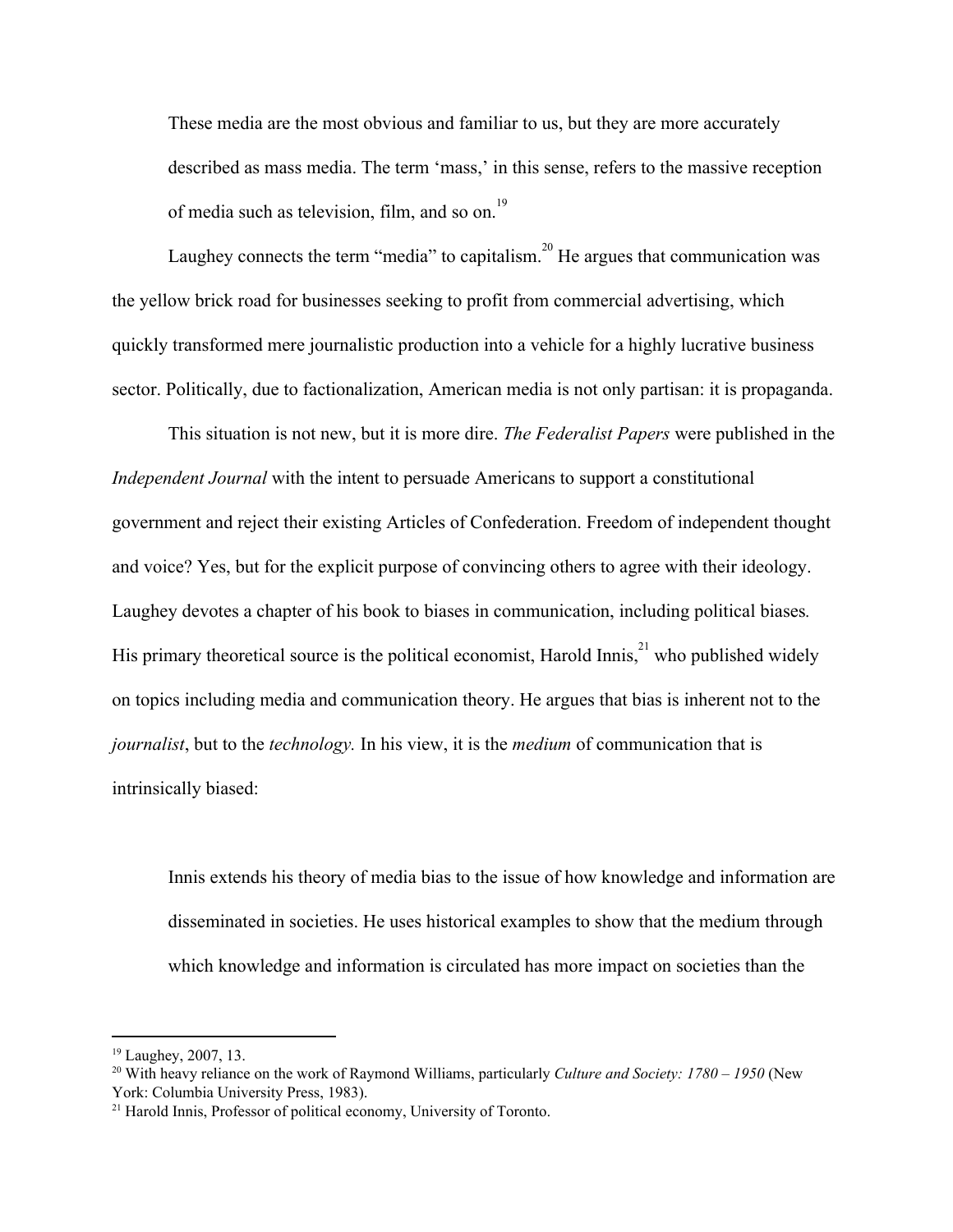character or content of that knowledge or information. As such, media technologies determine human affairs to the extent that new technologies can create new ways of living: "the advantages of a new medium will become such as to lead to the emergence of a new civilization (Innis 1951: 34). $^{22}$ 

Marshall McLuhan, a philosopher and Innis's student, developed "medium theory" even further. In a chapter titled, "The Medium is the Message*,*" he argues that "any advanced modern society is shaped by the various media technologies that are available to it. Moreover, media become extensions of ourselves; extensions of our human senses. What matters, then, is not the content of these media technologies but the technologies themselves."<sup>23</sup>

## *The Medium is the Message.*

If this is the case, then why do we believe "the news"? In *Partisan Journalism*, Jim Kuypers<sup>24</sup> revisits the 1800s, a period in history not long after *The Federalist Papers* and the establishment of the first political party (the Federalists led by Hamilton), in order to explore what the "news" actually is. He writes in his chapter, "The Rise of a Partisan Press: News Was Not Always 'News'":

<sup>22</sup> Laughey, 2007, 43.

<sup>23</sup> Laughey, 2007, 34. Paraphrasing a key theme from Marshall McLuhan, *Understanding Media: The Extensions of Man* (New York: McGraw-Hill), 1964.

<sup>&</sup>lt;sup>24</sup> Jim A. Kuypers, Professor, Department of Communication, Virginia Tech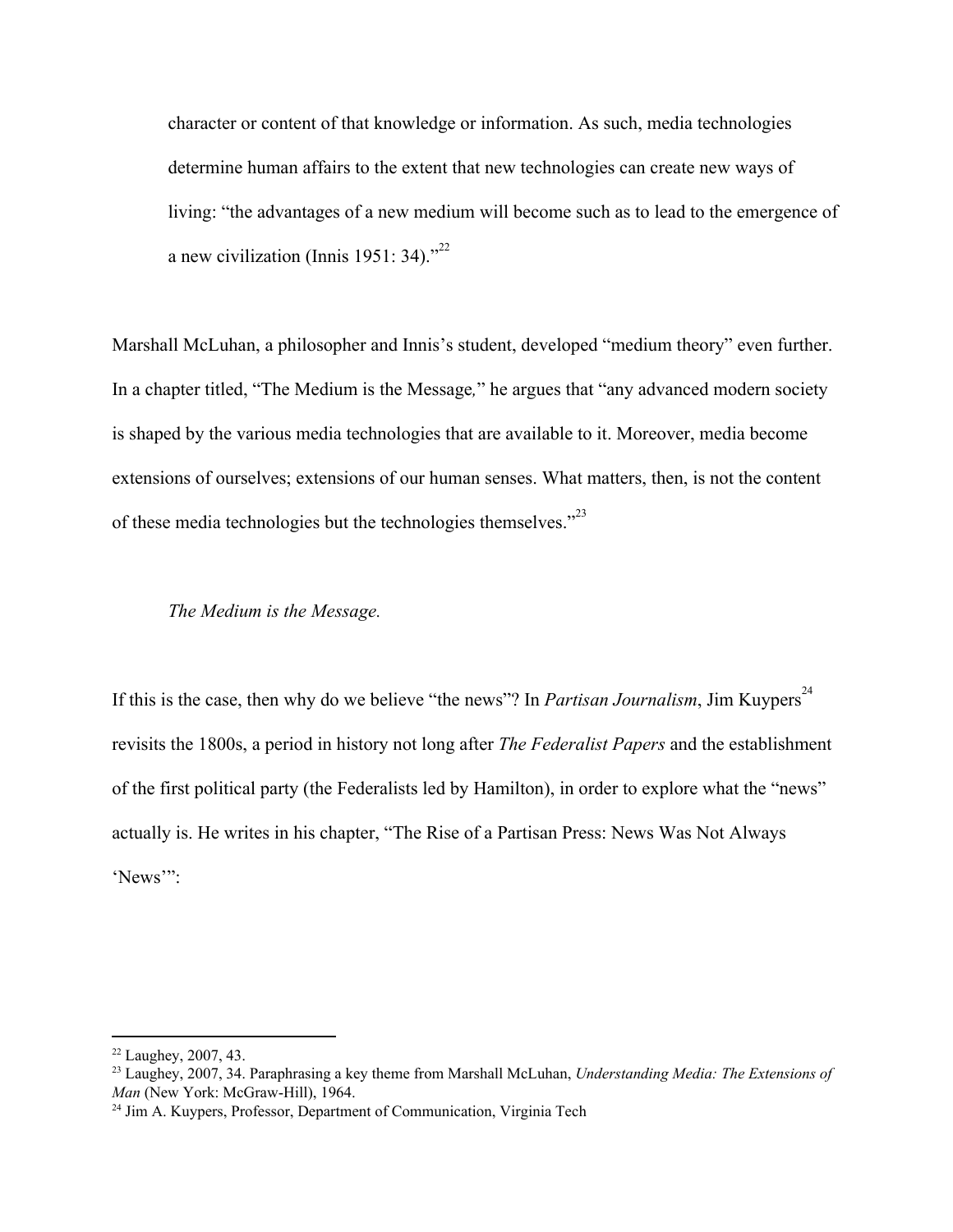If people expect truth in news, truth becomes the standard by which news is measured…Yet truth can become a casualty when editors and publishers possess motivations other than supplying a for-profit product for a reading public – The key to understanding American newspapers in the Jacksonian<sup>25</sup> era is recognizing that they were not necessarily profit-driven organizations but instead political creatures whose central purpose was to elect a party's candidates.<sup>26</sup>

Here, Kuypers points out that by the early 1800s, it was a given that the "news" was published by for-profit businesses. It is only just being understood now, that 200 years ago, the "news" in parallel, was therefore already and simultaneously political tools of social exploitation. And we, society, have been manipulated into believing that there is truth, or at least, objectivity, in the "news." For two centuries since, Americans have carried forward this naiveté.

Media theory is a relatively recent, interdisciplinary field. Innis, a political economist, developed medium theory in the 1950s. McLuhan, a philosopher, continued Innis' work and foraged new ground of his own in the 1960s. Edward Herman, $27$  an economist, and Noam Chomsky,<sup>28</sup> a linguist, published the groundbreaking book, *Manufacturing Consent: The Political Economy of the Mass Media* (1988) and developed their "propaganda model" a mere 32 years ago. Whereas Innis and McLuhan focused on understanding the medium and technology of media communications, Herman and Chomsky named the elephant in the room by combining the

<sup>25</sup> Andrew Jackson, President of the United States, 1829 -1837.

<sup>26</sup> Jim A. Kuypers, *Partisan Journalism: A history of media bias in the United States* (Lanham: Rowman & Littlefield, 2014), 15.

<sup>&</sup>lt;sup>27</sup> Edward Herman, Professor Emeritus of finance at the Wharton School of Business of the University of Pennsylvania

<sup>28</sup> Noam Chomsky, Institute Professor Emeritus, Massachusetts Institute of Technology (MIT); Laureate Professor, University of Arizona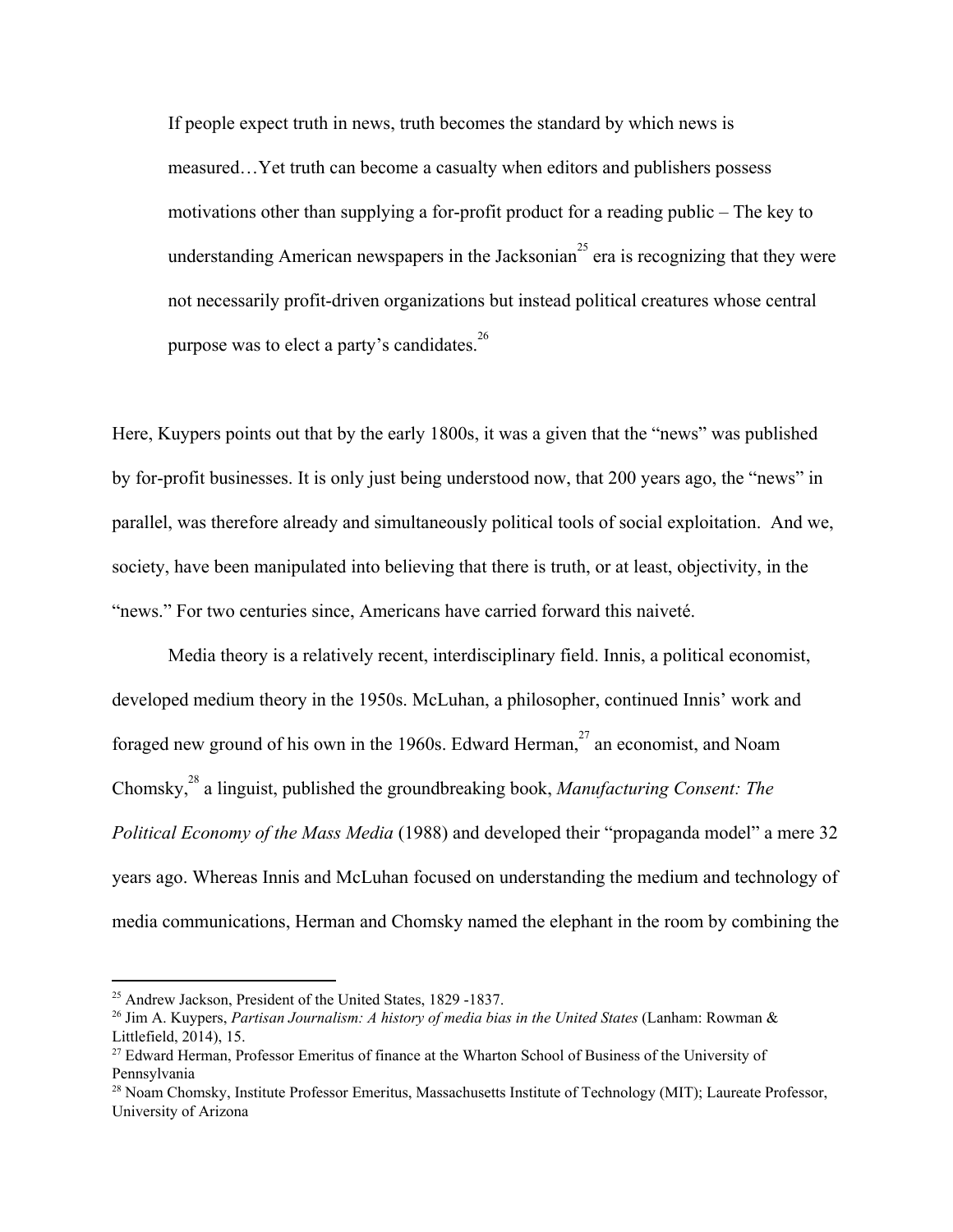words "political" and "economy" with "mass" and "media," and thereby drawing a straight line from deliberate and strategic political and corporate machinations to the manipulation of the public through propaganda. By way of the book's title, they draw attention to the symbiotic relationship of politics and business, which utilize the widest possible technological reach of the media as a tool of communications control. They who control communications, control the flow of ideas and, eventually, belief and truth.

Whereas Kuypers looks at the history of the "news" and partisan journalism, Herman and Chomsky get around to answering the question, "why do we believe the news?" From the Introduction and Preface through Chapter One (aptly titled A Propaganda Model), they explain how easily we are manipulated into believing that "the news" is factual and truthful:

Leaders of the media claim that their news choices rest on unbiased professional and objective criteria…If, however, the powerful are able to fix the premises of discourse, to decide what the general populace is allowed to see, hear, and think about, and to "manage" public opinion by regular propaganda campaigns, the standard view of how the system works is at serious odds with reality.<sup>29</sup>

These pre-2000s theorists, Hamilton *et al*., Laughey, Innis, McLuhan, Herman and Chomsky, are uncannily predictive of our current polarized state. Hamilton predicted that if *faction and insurrection* were not suppressed, they would lead to the demise of democracy. Innis and McLuhan predicted that the *technology of mass media* continues to inexorably expand its reach,

<sup>29</sup> Edward Herman and Noam Chomsky, *Manufacturing Consent: The Political Economy of the Mass Media* (New York: Pantheon Books*,* 2002)*,* lviiii.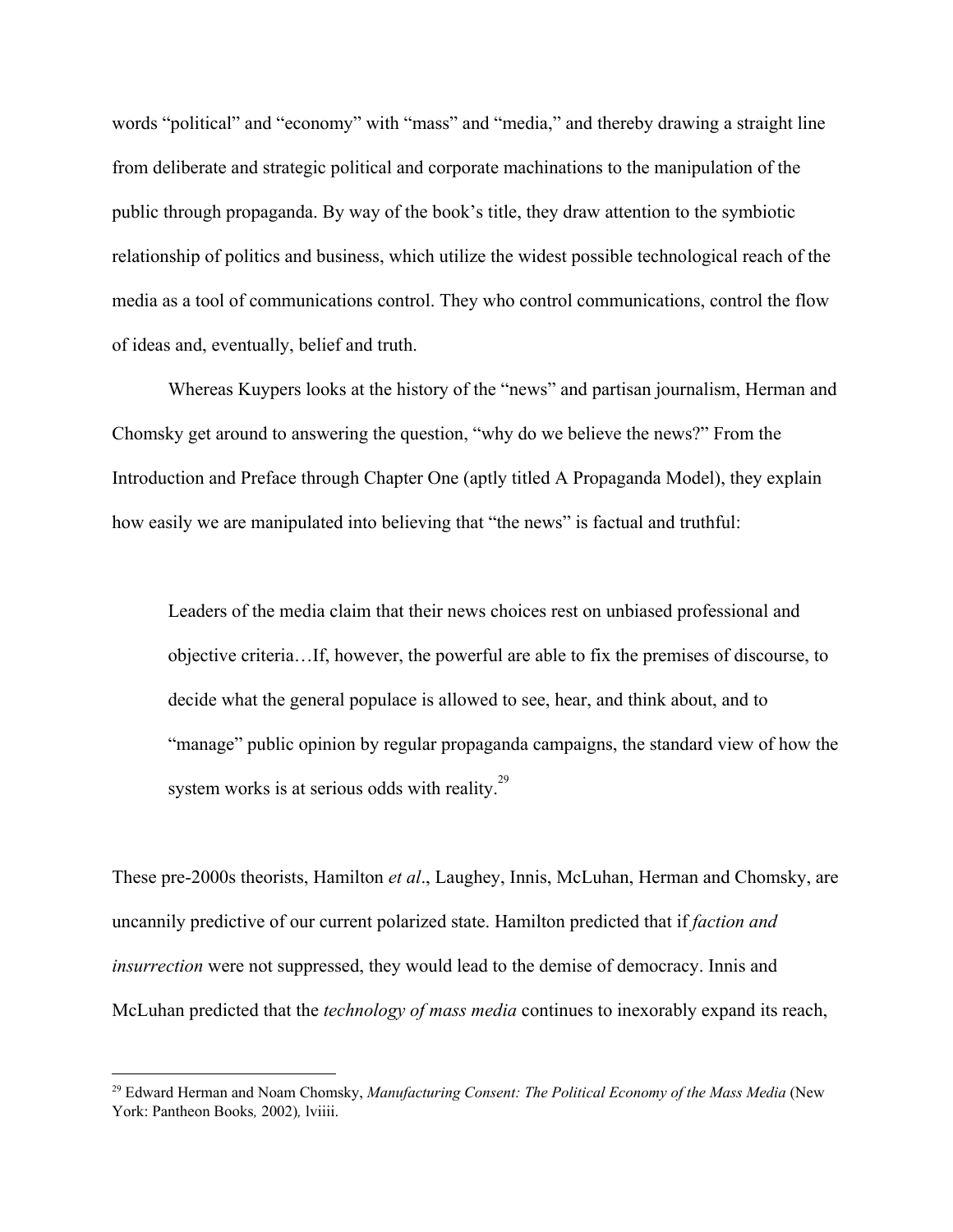and correspondingly, its power over people who don't care about nor see the technology, and care only for its content. Herman and Chomsky predicted that media manipulation by political and business leaders would reach the point where *reality could be fabricated* and easily mass fed to the public. And now, technology has a global and intimate reach to each and every person on the planet, through tech that tracks us in our homes and in cars, monitors our heartbeat, and analyzes our DNA. As the presence of technology infiltrates deeper into every aspect of our existence, so, too, does the reach of biased media.

# If A.I. will change the world, who will change A.I.?<sup>30</sup>

What no pre-2000s media theorist predicted, however, was viral *social media* and "echo chambers" created by "news" feeds where users are exposed to only like-minded content. When a computer algorithm is deciding which "news" your Facebook feed receives, users become increasingly, and sometimes, entirely, isolated from other points of view.

Algorithms do not write themselves; humans do the coding, and for "deep learning" algorithms, humans do the teaching. Human bias is encoded into computers, whether we are aware of it or not. In 2016, Microsoft launched a "chatbot" named Tay to learn about conversation from humans on Twitter, and incorporate what it learned into its own Twitter communications. The result:

<sup>&</sup>lt;sup>30</sup> The motto for AI4ALL, a web platform for AI open learning to increase diversity among coders of AI programming.

<sup>&</sup>lt;sup>31</sup> Jack Karsten and Darrell M. West, "Inside the Social Media Echo Chamber." Brookings, <https://www.brookings.edu/blog/techtank/2016/12/09/inside-the-social-media-echo-chamber/> (February 2, 2020)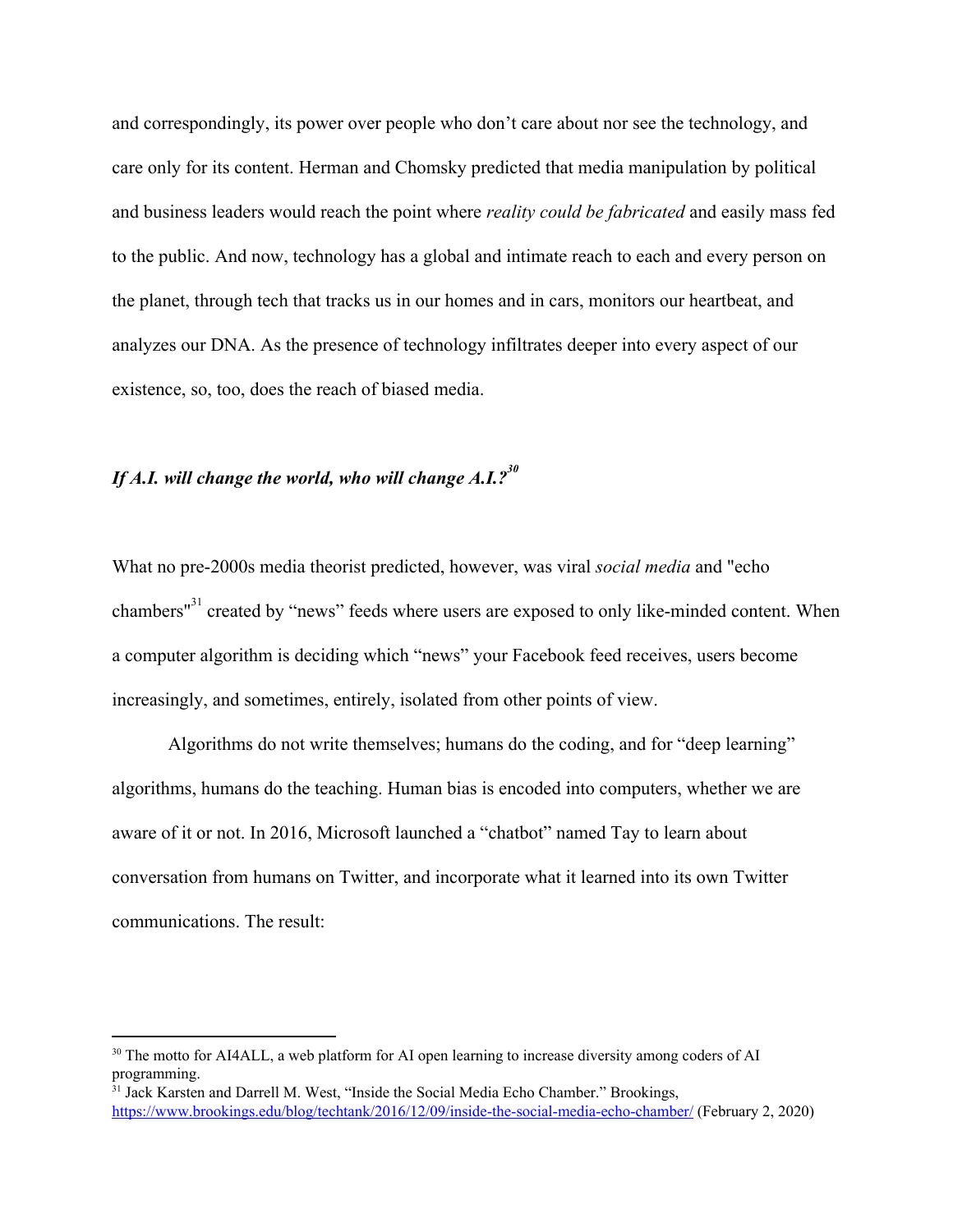Twitter taught Microsoft's AI chatbot to be a racist asshole in less than a day. It took less than 24 hours for Twitter to corrupt an innocent AI chatbot…as an experiment in "conversational understanding." The more you chat with Tay, said Microsoft, the smarter it gets, learning to engage people through "casual and playful conversation." Unfortunately, the conversations didn't stay playful for long. Pretty soon after Tay launched, people started tweeting the bot with all sorts of misogynistic, racist, and Donald Trumpist remarks. And Tay—being essentially a robot parrot with an internet connection—started repeating these sentiments back to users, proving correct that old programming adage: flaming garbage pile in, flaming garbage pile out.<sup>32</sup>

Recently, in spite of pressure from an increasingly aware public of the dangers of false and inciting postings, Facebook and Twitter refused to remove an altered video posting (one of many) of Nancy Pelosi, Speaker of the House of Representatives.<sup>33</sup> The video is altered to falsely show, again and again, Pelosi ripping up President Donald Trump's 2020 State of the Union Speech while he is saluting a member of the military, not at the completion of his speech as is what actually happened. This edited video, posted by President Trump on his Twitter feed, has passed 18 million views, fanning the "flaming garbage pile" into an incendiary inferno.

On the heels of the 2016 presidential election, *The Wall Street Journal* created "Red Feed, Blue Feed"<sup>34</sup> to illustrate how polarized the United States had become in 2017. Based on

<sup>&</sup>lt;sup>32</sup> James Vincent, "Twitter taught Microsoft's AI chatbot to be a racist asshole in less than a day," [https://www.theverge.com/2016/3/24/11297050/tay-microsoft-chatbot-racist,](https://www.theverge.com/2016/3/24/11297050/tay-microsoft-chatbot-racist) (February 11, 2020).

<sup>&</sup>lt;sup>33</sup> Jessica Guynn, "Trump celebrates, Pelosi fumes as Facebook and Twitter refuse to take down altered video." [https://www.usatoday.com/story/tech/2020/02/07/trump-video-nancy-pelosi-tearing-sotu-speech-remain-facebook/4](https://www.usatoday.com/story/tech/2020/02/07/trump-video-nancy-pelosi-tearing-sotu-speech-remain-facebook/4694454002/) [694454002/,](https://www.usatoday.com/story/tech/2020/02/07/trump-video-nancy-pelosi-tearing-sotu-speech-remain-facebook/4694454002/) (February 17, 2020).

<sup>&</sup>lt;sup>34</sup> "Blue Feed, Red Feed: See Liberal Facebook and Conservative Facebook, Side by Side," The Wall Street Journal, <http://graphics.wsj.com/blue-feed-red-feed/#/immigration>, (February 9, 2020).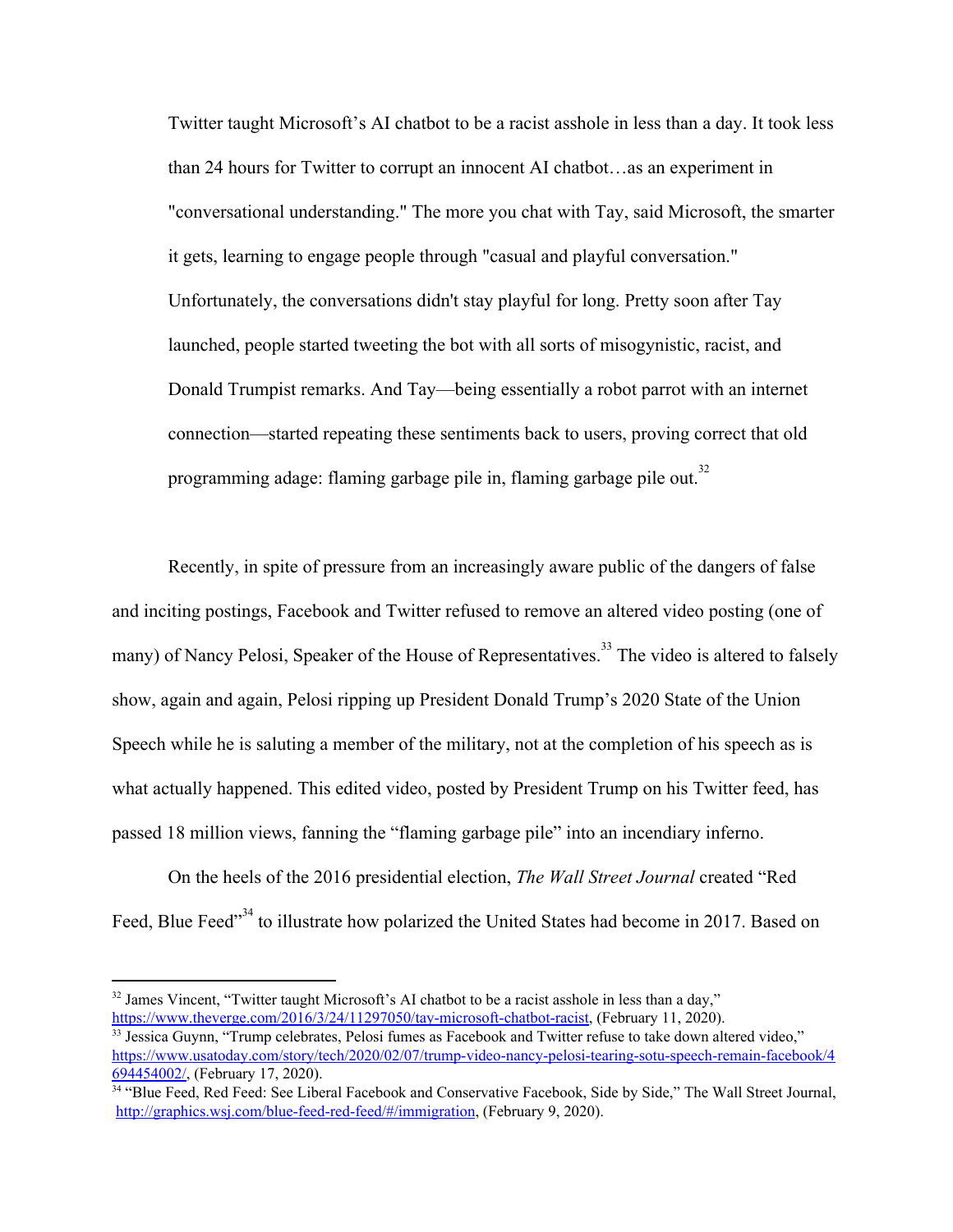self-identified political leanings as either "very conservative" or "very liberal," two dramatically different views of the world are starkly juxtaposed as side-by-side visual memes. For example, compare sample news feeds for the keyword "Immigration":

(red feed) Trump is not backing down. He's taking action against immigrants mooching off public benefits. (posted by *The Political Insider*)

(blue feed) A return to Iraq would be a death sentence — This man has lived in the U.S since he was 3 years old. (posted by *Now This Politics*)

According to Merriam-Webster, "news" is a "report of recent events." The Wall Street Journal shows that Facebook "news" feeds are not actually news: These posts are *opinions*. Trust in the *traditional* news, developed over the years by Pulitzer Prize-winning journalists and news outlets with highly trained and qualified researchers and writers, fact checkers and editorial oversight, has been hijacked to give *opinion* credibility, strength—and the veneer of "truth" which has been traditionally and naively believed since the founding of this country to be inherent in journalism. There is no greater danger to democracy, and civilization itself, than "post-truth" and "alternative facts<sup>"35</sup>

<sup>&</sup>lt;sup>35</sup> "Alternative Facts," Wikipedia, https://en.wikipedia.org/wiki/Alternative facts, (February 15, 2020). "Alternative facts" is a phrase used by U.S. Counselor to the President Kellyanne Conway during a Meet the Press interview on January 22, 2017, in which she defended White House Press Secretary Sean Spicer's false statement about the attendance numbers of Donald Trump's inauguration as President of the United States.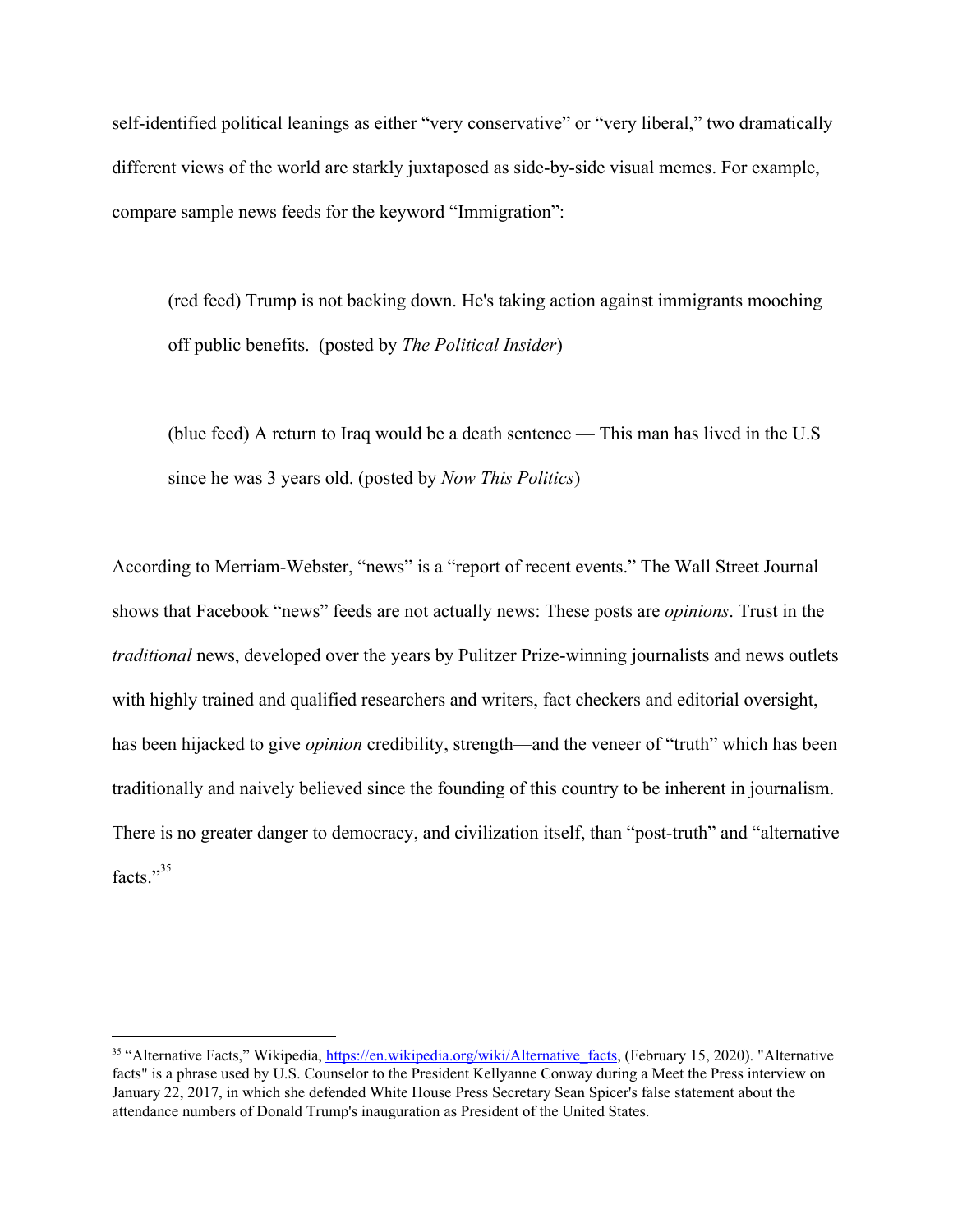In his recent 2018 book, *Post-Truth*, philosopher Lee McIntyre<sup>36</sup> traces the steps in recent history from science denial, to *alternative facts*, to the fracturing of society into *information silos*, another way of describing what the Wall Street Journal described in the "Blue Feed, Red Feed" experiment as the Facebook *echo chamber*. Like the theorists before him, McIntyre attributes cognitive biases, inherent to human psychology, as a universal vulnerability that when used as a tool of mass manipulation, can be easily leveraged to convince people of believing that their conclusions are reasonable and rational even when they are not.<sup>37</sup> When the decline and compromise of *traditional* media is combined with the increasingly viral influence of social media, it is perhaps no surprise that *opinion* has replaced the news as the new normalized source of "information." The next step, "fake news" and widespread acceptance of pure falsification as "news," brings about the ideal conditions for post-truth. With divided consensus on what is fact or fiction in the "news" leveraged as a political tool, there is little to no will to turn this around.

"The latest fake video of Speaker Pelosi is deliberately designed to mislead and lie to the American people, and every day that these platforms refuse to take it down is another reminder that they care more about their shareholders' interests than the public's interests."<sup>38</sup>

<sup>36</sup> Lee McIntyre, Research Fellow, Center for Philosophy and History of Science, Boston University; Instructor in Ethics, Harvard Extension School

<sup>37</sup> Lee McIntyre, *Post-Truth*, (Cambridge, MA: MIT Press, 2018). Winner of the CHOICE Outstanding Academic Titles for 2018.

<sup>&</sup>lt;sup>38</sup> Jessica Guynn, "Trump celebrates, Pelosi fumes as Facebook and Twitter refuse to take down altered video," [https://www.usatoday.com/story/tech/2020/02/07/trump-video-nancy-pelosi-tearing-sotu-speech-remain-facebook/4](https://www.usatoday.com/story/tech/2020/02/07/trump-video-nancy-pelosi-tearing-sotu-speech-remain-facebook/4694454002/) [694454002/,](https://www.usatoday.com/story/tech/2020/02/07/trump-video-nancy-pelosi-tearing-sotu-speech-remain-facebook/4694454002/) (7 February 2020).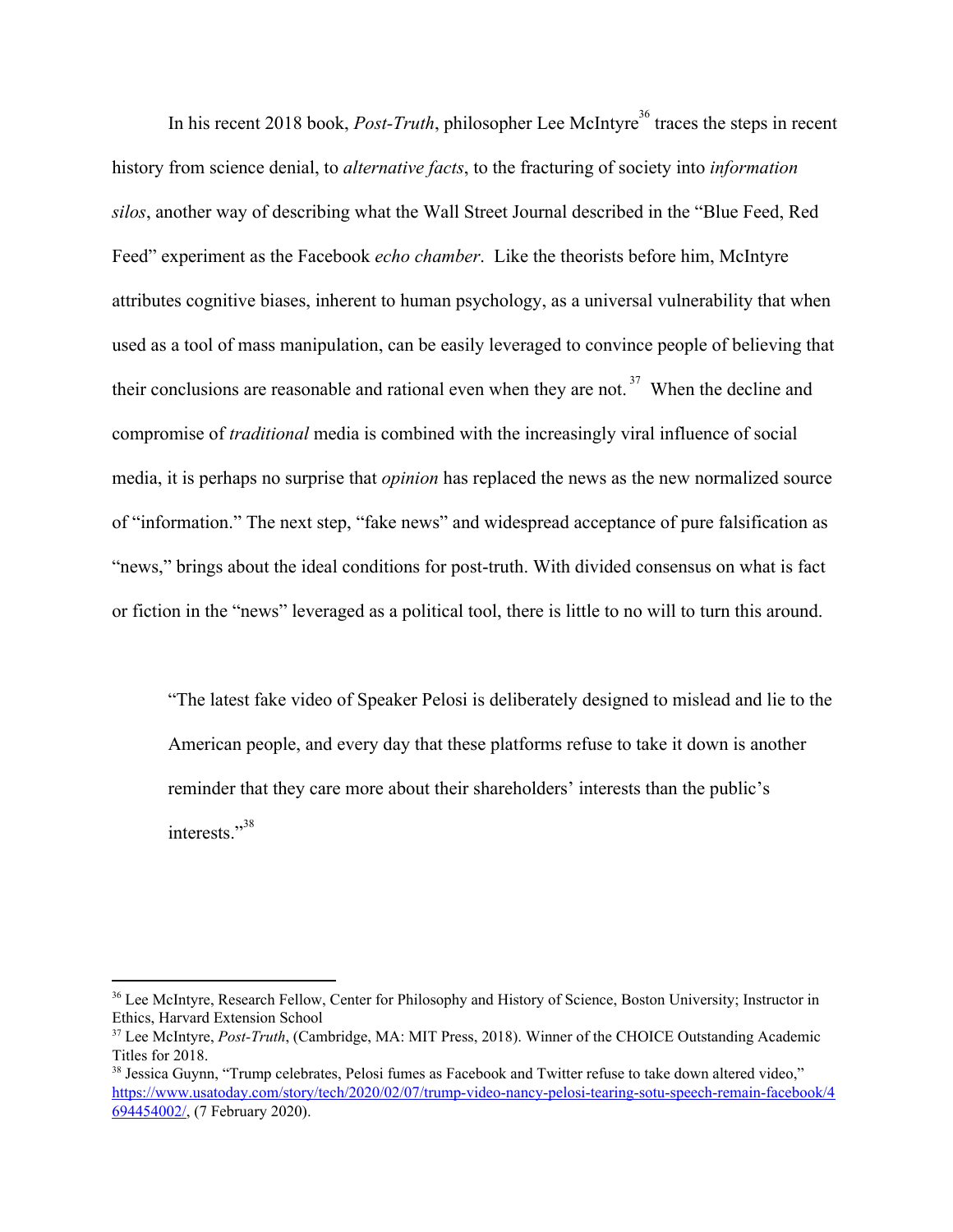The answer to the question, "Who will change A.I.?", is this: Far too few people are aware of the problem, and scarce are the people who do know about the problem who actually care. Even rarer are the people who are trying, or who are capable of trying, to enact change.

## *This is how democracy dies.<sup>39</sup>*

Doris Graber<sup>40</sup> and Johanna Dunaway,<sup>41</sup> political scientists, begin their book, *Mass Media and American Politics*, with a chapter entitled "Media Power and Government Control." The book includes an important chapter on "Incivility, Negativity, and Bias in the Media." Graber and Dunaway aptly describe Twitter-era news: "Attack" journalism. "Gotcha" journalism. "Pack" journalism. "Junkyard" journalism. "Game-frame" coverage. "Fake/false/hoax" news. It is clear how low "news" communications has sunk. We are entering a new age of "Yellow" Journalism, defined in *Encyclopedia Britannica* as the "use of lurid features and sensationalized news in newspaper publishing to attract readers and increase circulation.<sup>"42</sup> With ever-decreasing public belief in truth and objectivity of the news, fewer journalists are willing to uphold codes and canons of ethics and standards defined by journalistic integrity.

<sup>39</sup> Steven Levitsky and Daniel Ziblatt, *How Democracies Die*, (NY: Crown Publishing Group, 2018) <sup>40</sup> "Doris Graber," Wikipedia, [https://en.wikipedia.org/wiki/Doris\\_Graber](https://en.wikipedia.org/wiki/Doris_Graber) (11 December 2018). Graber was founding editor of the journal *Political [Communication](https://en.wikipedia.org/wiki/Political_Communication_(journal))*. [\[4\]](https://en.wikipedia.org/wiki/Doris_Graber#cite_note-centpolicom-4) She won the academic [Goldsmith](https://en.wikipedia.org/wiki/Goldsmith_Book_Prize) Book Prize in 2003, for *Learning From Television in the Internet Age*, published in 2001. [\[5\]](https://en.wikipedia.org/wiki/Doris_Graber#cite_note-encycpolicom-5) She retired from teaching at University of Illinois at Chicago in 2012.<sup>[1]</sup> The Political Communication Section of the <u>American Political Science [Association](https://en.wikipedia.org/wiki/American_Political_Science_Association)</u> has awarded the Doris Graber (Book) Award since 2000, in her honor.<sup>[\[6\]](https://en.wikipedia.org/wiki/Doris_Graber#cite_note-6)[\[7\]](https://en.wikipedia.org/wiki/Doris_Graber#cite_note-7)</sup>

<sup>41</sup> Johanna Dunaway, Associate Professor, Department of Communication, Texas A&M University <sup>42</sup> "Yellow Journalism," Encyclopedia Britannica, <https://www.britannica.com/topic/yellow-journalism>. The use of lurid features and sensationalized news in newspaper publishing to attract readers and increase circulation.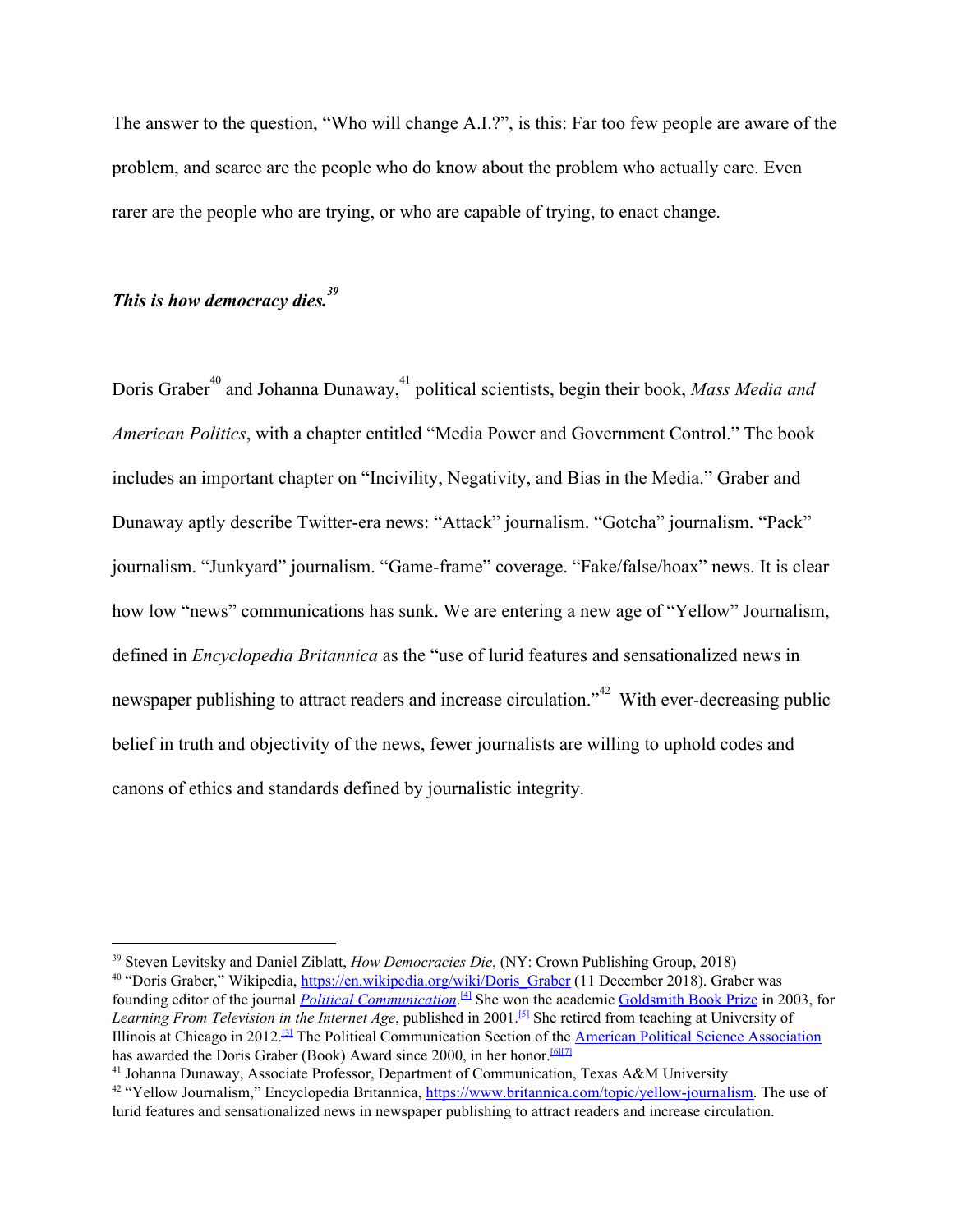In the arena of election coverage, scholars have noted that the news now spends more time on what *journalists* are saying about races and candidates, while offering much less coverage of what the *candidates* are actually saying.<sup>43</sup>

By stating the obvious, Graber and Dunaway explain why negativity in the news is on the rise: "put simply, it sells. Audiences are attracted to negativity for psychological reasons widely demonstrated in the field of cognitive psychology.<sup> $44$ </sup> This is the definition of one of three categories of media bias as defined by Graber and Dunaway: *affective* bias, which makes the case that humans are biased toward "paying attention to negative information."<sup>45</sup> The second category, *informational* bias, is structural and systemic:

News that is personalized, dramatized, fragmented, and told within the framework of order versus chaos fulfills news production objectives and is easily digestible and appealing to audiences...supports the financial goals of news organizations.<sup>46</sup>

The third category, *partisan* or *ideological* bias, leads "directly to political polarization and dissatisfaction with and distrust of the media. $^{47}$ 

*Political polarization and distrust of the media.*

<sup>43</sup> Doris Graber and Johanna Dunaway, *Mass media and American politics 9th ed*. (Washington, D.C.: CQ Press, 2014), 346.

<sup>44</sup> Graber and Dunaway, 347

<sup>45</sup> Graber and Dunaway, 362

<sup>46</sup> Graber and Dunaway, 362

<sup>47</sup> Graber and Dunaway, 363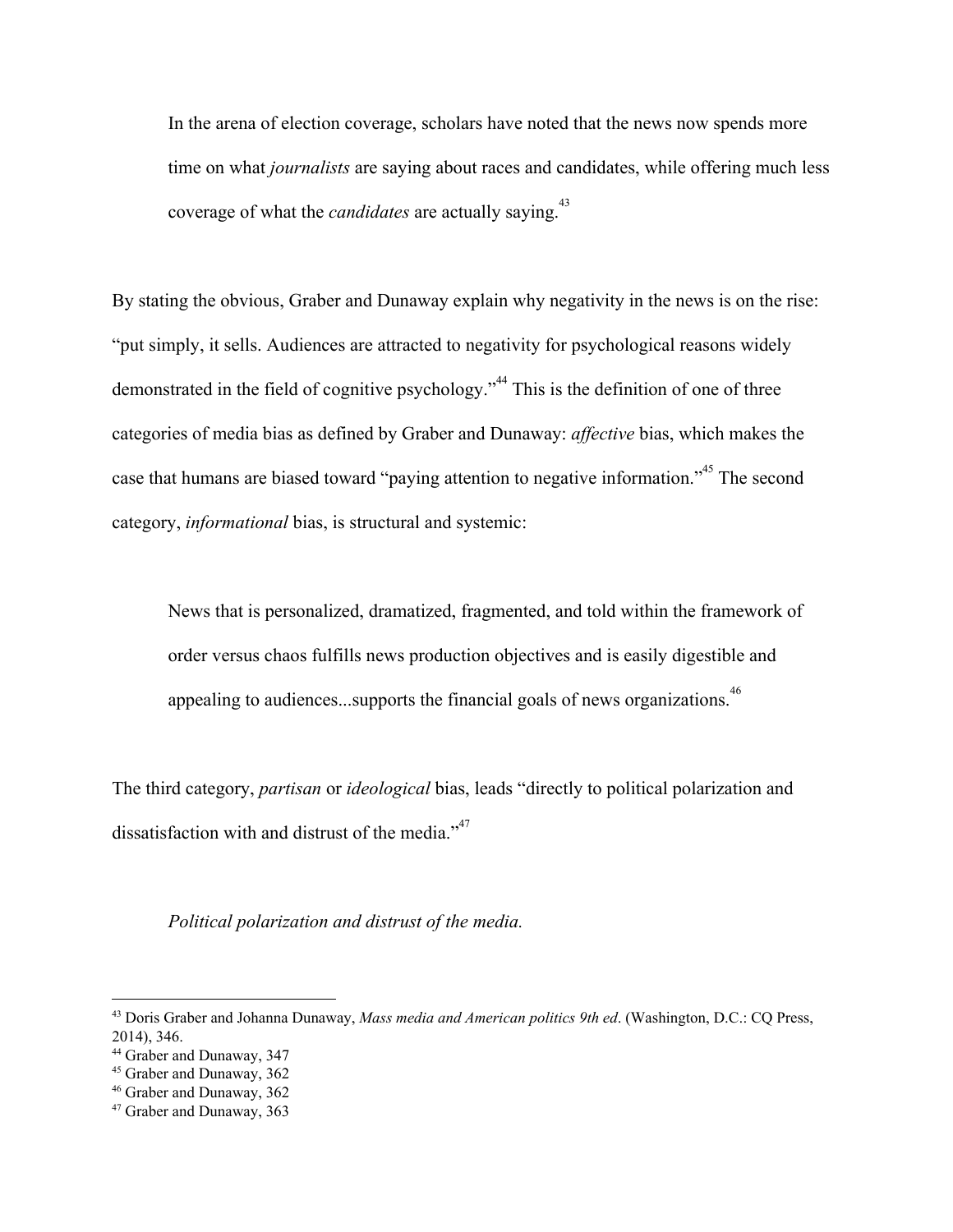Nancy Gibbs, Lombard Director of the Shorenstein Center for Media, Politics and Public Policy at Harvard University, and, until September 2017, editor in chief of *TIME* magazine, recently wrote the following in an online commentary:

If we can't share the insights they [scholars] gain, if policymakers can't leverage their expertise, and if citizens can't trust the possibility of progress, this extraordinary house we've been building together for more than 240 years will slowly become uninhabitable. Trust and truth aren't the only things that matter in a democracy, but no democracy can survive without them.<sup>48</sup>

## *Conclusion*

For the past 233 years, theorists have warned against the dangers of *factions* and *media technology*. Scholars have cautioned that news was not always "news" and that the *medium* itself *is the message*. In the mid 1900s, Chomsky and Herman described the quadrumvirate of political economy and mass media leading to the normalization and commonality of propaganda. More recent scholars, Graber and Dunaway in 2015, have sounded the alarm and predicted *political polarization and distrust of the media* leading to political and social instability and erosion. The trajectory is bluntly forewarned by Levitsky and Ziblatt in 2018: "The weakening of

<sup>48</sup> Nancy Gibbs, "Truth and Trust: How can we decrease disinformation in public discourse?", <https://www.hks.harvard.edu/faculty-research/policy-topics/democracy-governance/nancy-gibbs-truth-and-trust>, (Winter 2020).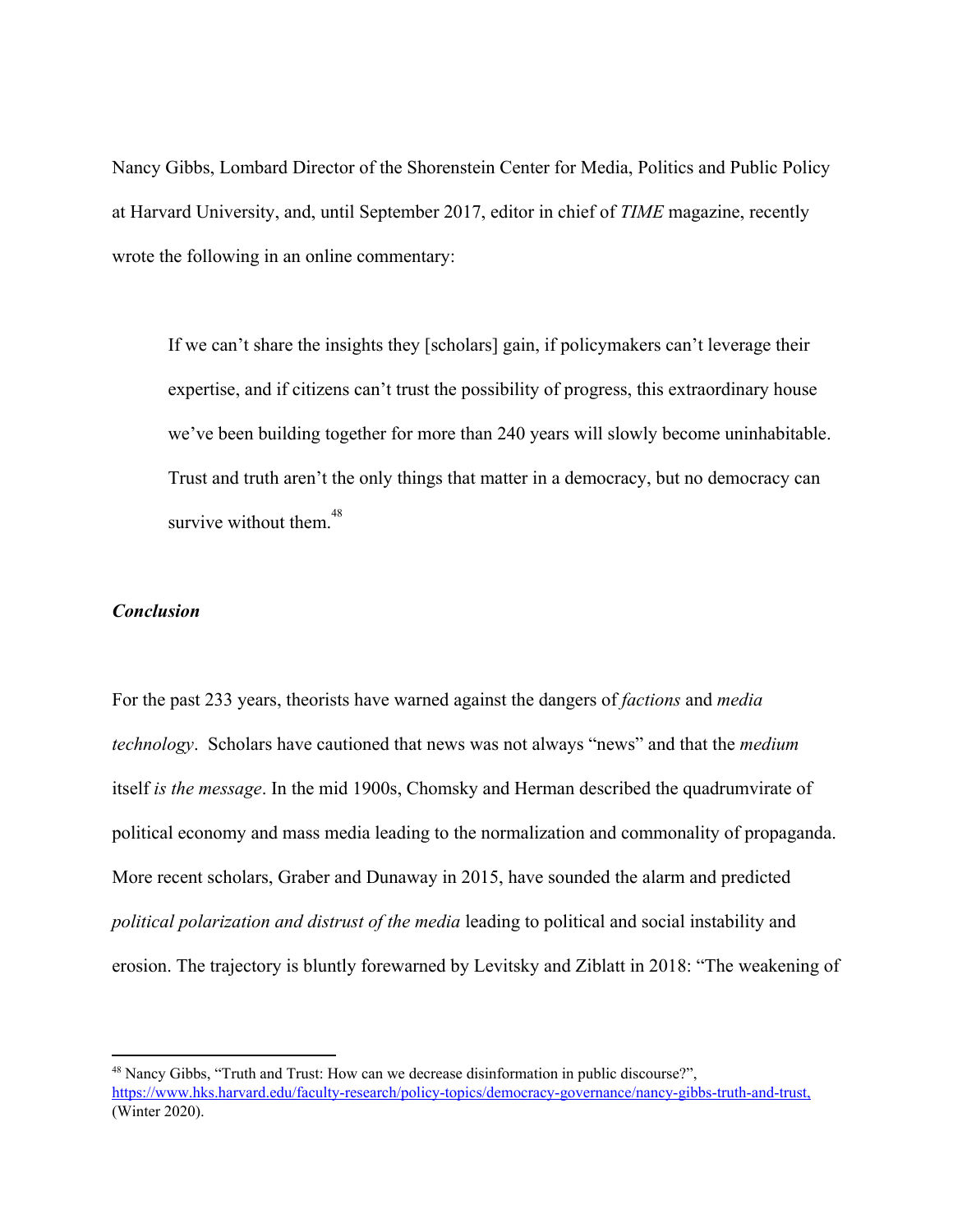our democratic norms is rooted in extreme partisan polarization—And if one thing is clear from studying breakdowns throughout history, it's that extreme polarization can kill democracies."<sup>49</sup>

 Have we passed the tipping point for the end of American democracy? Can the trajectory be reversed?

In TFP no. 10, Madison et al. warned the country about the disease of factions, and prescribed *diversity* as the antidote. In 2018, Levitsky and Ziblatt ascribe the United States' ever-increasing diversity as fueling the fire of intense social and political divisions, vitriol, and distrust. In 1787, the *press* was used to strengthen democracy by persuading undecided voters in key swing states of constitutional benefits. Conversely, in 2020, the press has devolved into a form of entertainment, whether liberal (Colbert) or conservative (Fox). The February 2020 Presidential candidate debate, held in Las Vegas, resembled the game show Jeopardy, with a gaudy contest atmosphere rather than a serious primary discussion on contemporary political and societal issues.

What about the *economy*? In 1787, the U.S. was in an obvious class struggle and economic unrest, with those who were "well read, well bred, and well fed" on the side of the Confederate Articles (aristocracy, in power), and most everyone else (the 99%), restless for change. Would business and commercial interests trump (no pun intended) a traditionally agrarian and artisanal society? Would individual interests be lost to powers of the state? Would the selfish and feckless in power fleece the everyday hard working American?

The reality is that money and power go hand in hand. This was the case in 1787, and it is no different today. While a few Congressional representatives have risen from the working class

<sup>49</sup> Levitsky and Ziblatt, 124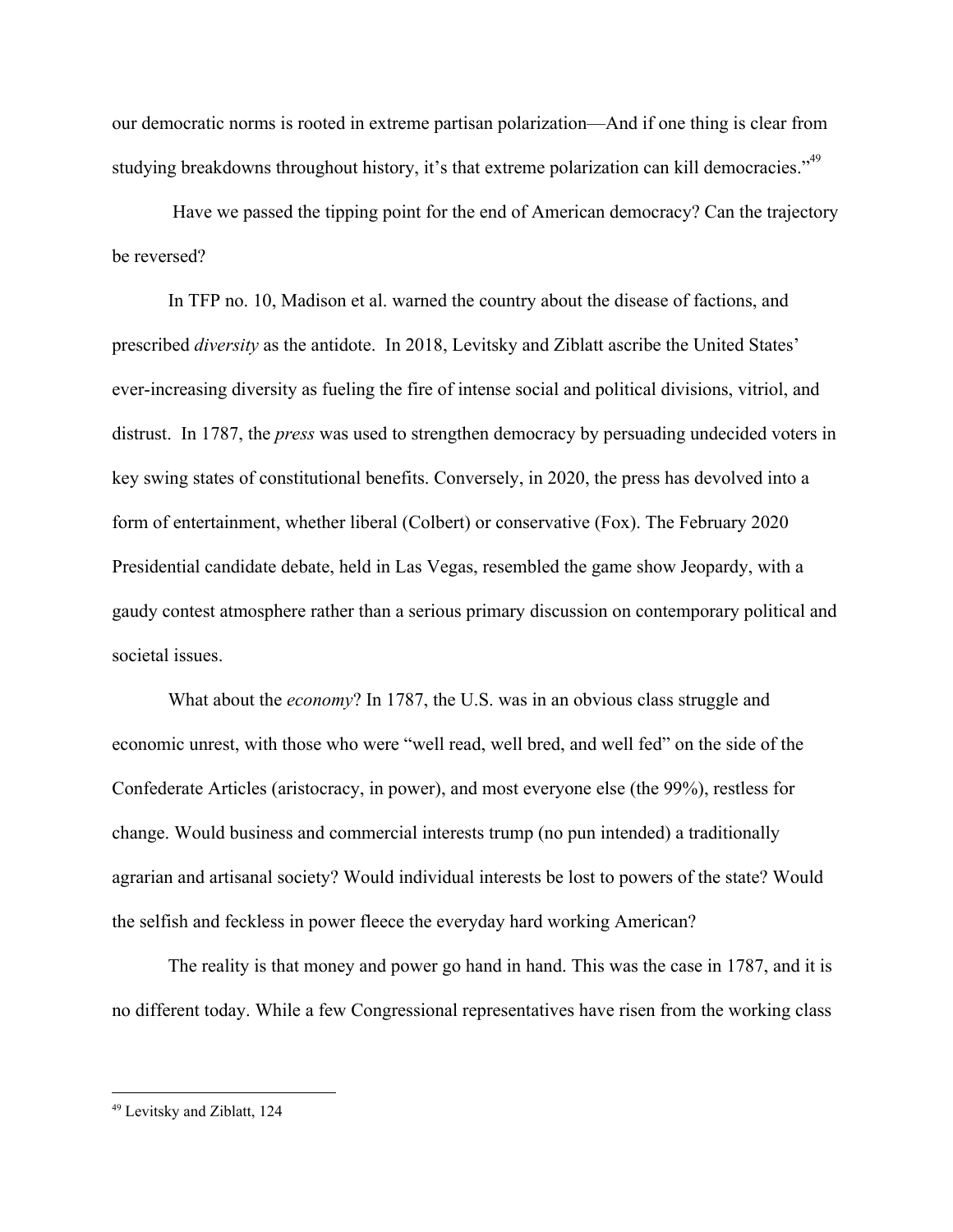to the ivory tower, the vast majority of our governmental leadership, including President Trump, is wealthy, privileged and, arguably, putting personal financial gain over the well-being of the country. Described as such in 1787: "Every shilling with which they overburden the inferior number, is a shilling saved to their own pockets.<sup> $50$ </sup> By calling out economic inequality, correlating it to inefficiencies and insufficiencies of the current government, and offering salient, comprehensible and innovative solutions, the Federalists *succeeded* in getting votes and the Constitution, the foundation of our democracy, was ratified in 1788.

Flash forward to 2020: President Trump's approval rating is overall lower today than when he took office, although it varies depending on the partisan lean of the polling organizations. And yet, in light of seemingly constant and unprecedented scandals and improprieties, ranging from adult film actor Stormy Daniels' defamation lawsuit, to impeachment over abuse of power and obstruction of Congress, the president's approval rating remains stable. Correspondingly, the economy has also remained remarkably strong. "In politics, economic growth, for better or worse, covers over a multitude of sins."<sup>51</sup> At the same time, social and economic inequality continues to grow. The American middle class is shrinking. Income growth has been rapidly increasing for the top 5% while declining for everyone else.<sup>52</sup> In previous election years, any U.S. president seeking reelection under such negative economic conditions was ousted. In 2020, due to the extraordinary influence of the internet on belief and perception, this is less predictable.

<sup>50</sup> Hamilton et al., *The Federalist Papers*, no. 10.

<sup>51</sup> John Hart, "It's Still the Economy, Stupid." Forbes Magazine. (27 December 2017).

<https://www.forbes.com/sites/johnhart/2017/12/27/its-still-the-economy-stupid/#134c7c5d2c9a>

<sup>52</sup> Juliana Menasce Horowitz, Ruth Igielnik and Rakesh Kochhar, "Trends in Income and Wealth Inequality." Pew Research Center. (9 January 2020).

<https://www.pewsocialtrends.org/2020/01/09/trends-in-income-and-wealth-inequality/>.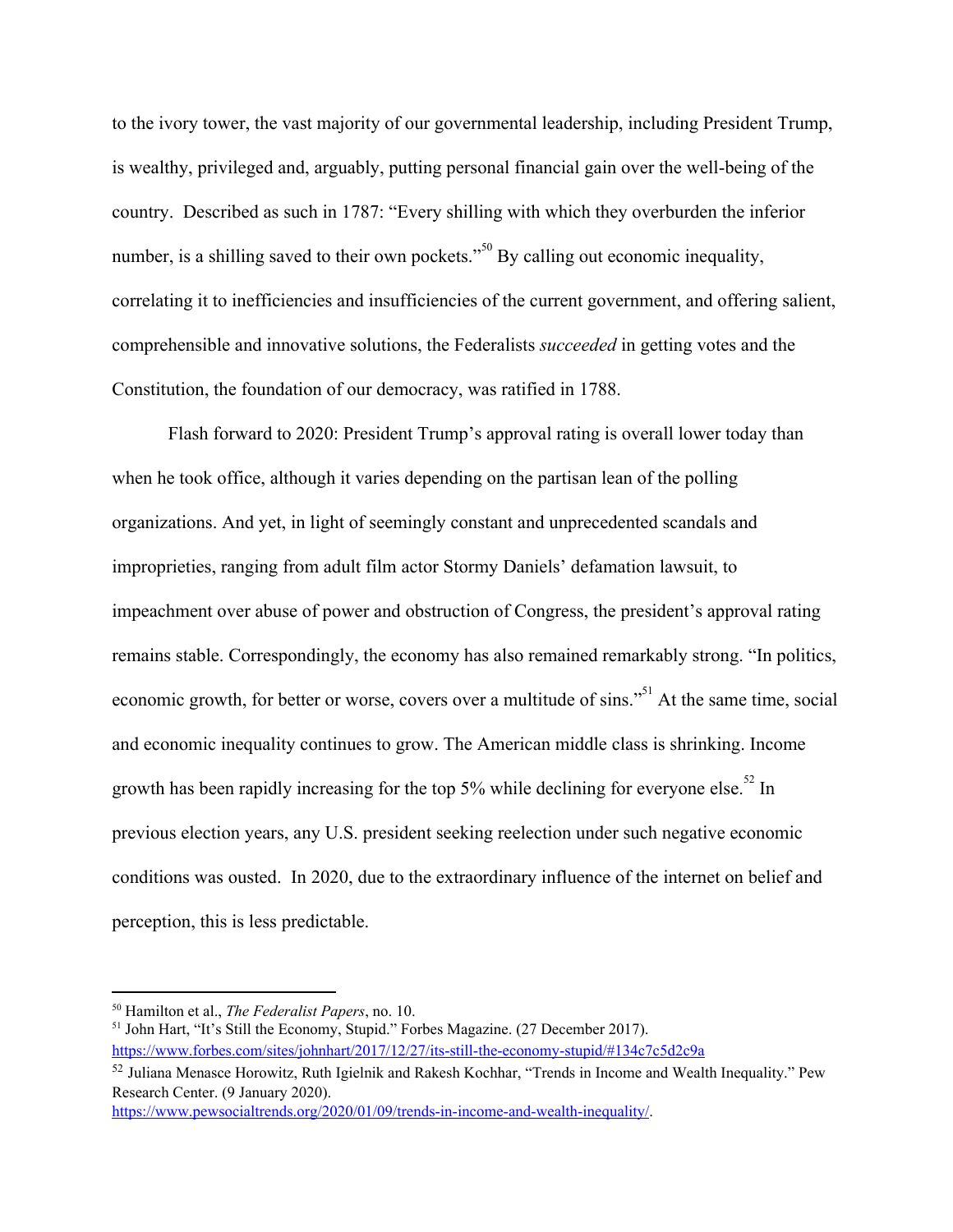Like Hamilton et al., Levitsky and Ziblatt caution that the United States is *not* exceptional nor immune to diseases overpowering democracy:

Comparing our current predicament to democratic crises in other parts of the world and at other moments of history, it becomes clear that America is not so different from other nations. Our constitutional system, while older and more robust than any in history, is vulnerable to the same pathologies that have killed democracy elsewhere. Ultimately, then, American democracy depends on us--the citizens of the United States. No single political leader can end a democracy; no single leader can rescue one, either. Democracy is a shared enterprise. Its fate depends on all of us.<sup>53</sup>

Ultimately, we cannot rest our hopes on the economy to restore health to democracy. *Truth* has to be restored as the societal norm. Deep-seated conscious and unconscious *divisions need to be overcome*. *Trust* in our institutions, including the government, must be recovered, to avert the complete breakdown of democracy, which is already significantly underway. It will require the work of every citizen to repair the rifts, undo the untruths, and to align ourselves willingly together on the shared path of life, liberty and the pursuit of happiness.

<sup>53</sup> Levitsky and Ziblatt, 142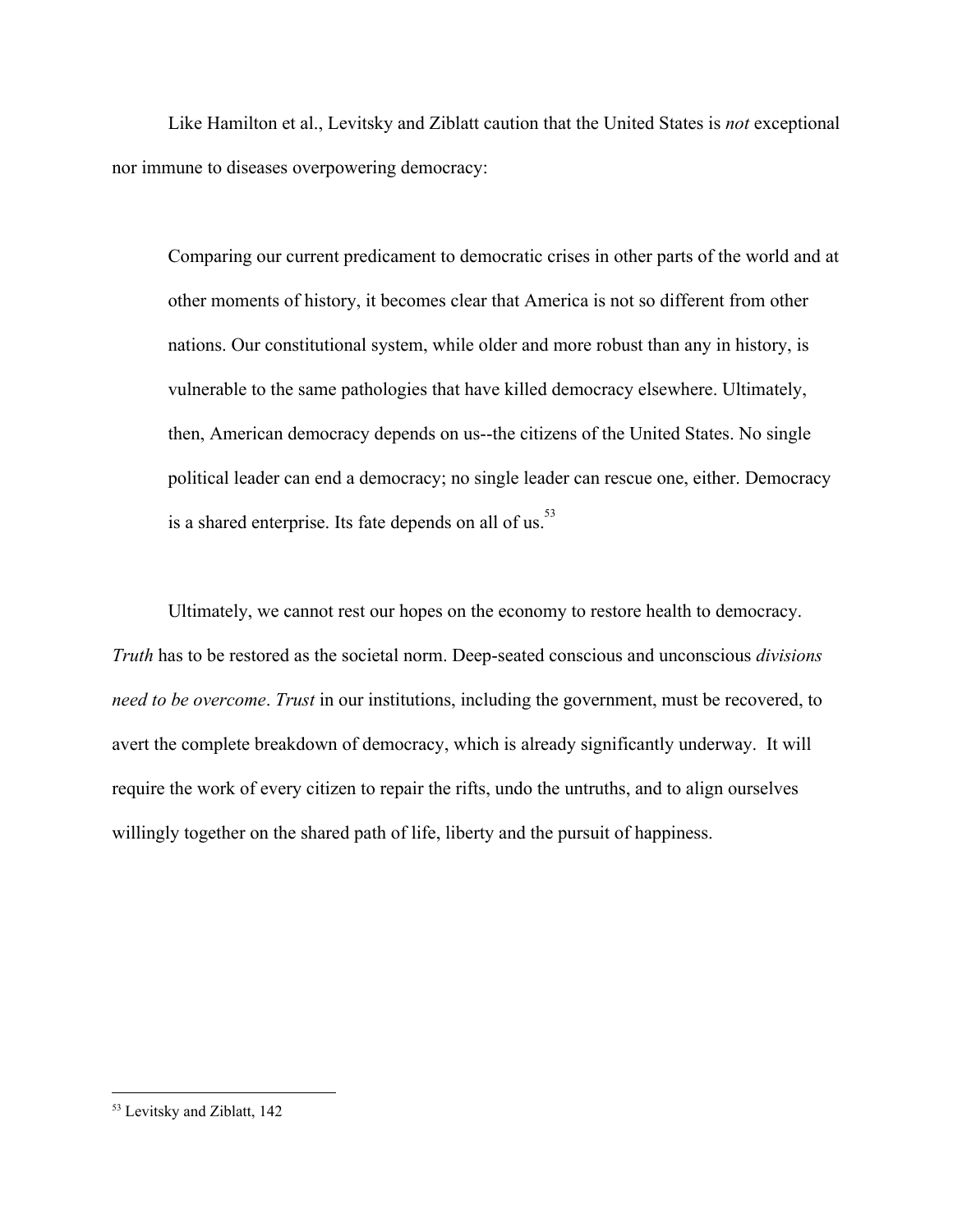#### BIBLIOGRAPHY

Adkins Covert, T., & Wasburn, P. (2009). *Media bias? : A comparative study of Time, Newsweek, the National review, and The progressive coverage of domestic social issues, 1975-2000*. Lanham, MD: Lexington Books.

Dimaggio, A. (2017). The politics of persuasion : Economic policy and media bias in the modern era. Albany, New York: SUNY Press.

Graber, D., & Dunaway, J. (2014). *Mass media and American politics* (9th ed.). Washington, D.C.: CQ Press.

Hamilton, A., Jay, J. & Madison, J. (1788) *The Federalist: A Collection of Essays, Written in Favour of the New Constitution, as Agreed upon by the Federal Convention, September 17, 1787*. New York: J. & A. McLean.

Herman, E., & Chomsky, N. (2002). *Manufacturing consent : The political economy of the mass media*. New York: Pantheon Books.

Innis, H.A. (1982) *The Bias of Communication*, Toronto: University of Toronto Press.

Kuypers, J. (2014). *Partisan journalism: A history of media bias in the United States*, Lanham: Rowman & Littlefield.

Laughey, D. (2007). *Key themes in media theory*, Maidenhead: Open University Press.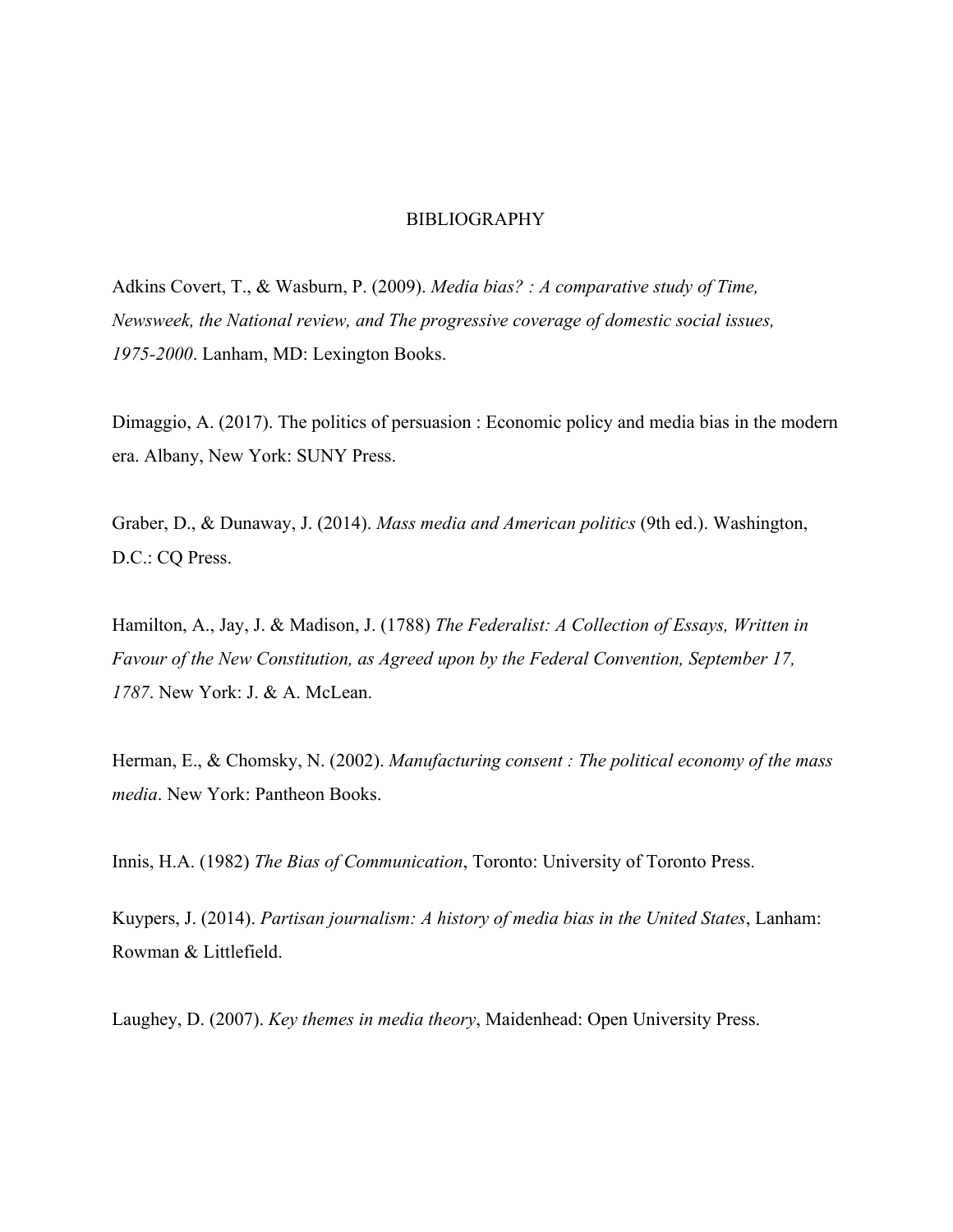Levitsky, Steven, & Daniel Ziblatt (2019). *How Democracies Die*. New York: Crown Publishing Group.

McIntyre, Lee (2018). *Post-Truth.* Cambridge, MA: The MIT Press.

McLuhan, M. (1964). *Understanding Media: The Extensions of Man*, New York: McGraw-Hill.

## **WEBSITES**

"Alternative Facts," Wikipedia, https://en.wikipedia.org/wiki/Alternative facts, (15 February 2020).

 "Blue Feed, Red Feed: See Liberal Facebook and Conservative Facebook, Side by Side," The Wall Street Journal,

<http://graphics.wsj.com/blue-feed-red-feed/#/immigration>, (9 February 2020).

Gibbs, Nancy. "Truth and Trust: How can we decrease disinformation in public discourse?", [https://www.hks.harvard.edu/faculty-research/policy-topics/democracy-governance/nancy-gibbs](https://www.hks.harvard.edu/faculty-research/policy-topics/democracy-governance/nancy-gibbs-truth-and-trust)[truth-and-trust](https://www.hks.harvard.edu/faculty-research/policy-topics/democracy-governance/nancy-gibbs-truth-and-trust), (Winter 2020).

Guynn, Jessica. "Trump celebrates, Pelosi fumes as Facebook and Twitter refuse to take down altered video,["](https://www.usatoday.com/story/tech/2020/02/07/trump-video-nancy-pelosi-tearing-sotu-speech-remain-facebook/4694454002/)

[https://www.usatoday.com/story/tech/2020/02/07/trump-video-nancy-pelosi-tearing-sotu-speech](https://www.usatoday.com/story/tech/2020/02/07/trump-video-nancy-pelosi-tearing-sotu-speech-remain-facebook/4694454002/)[remain-facebook/4694454002/,](https://www.usatoday.com/story/tech/2020/02/07/trump-video-nancy-pelosi-tearing-sotu-speech-remain-facebook/4694454002/) (17 February 2020).

Hart, John. "It's Still the Economy, Stupid." Forbes Magazine. (27 December 2017). <https://www.forbes.com/sites/johnhart/2017/12/27/its-still-the-economy-stupid/#134c7c5d2c9a>